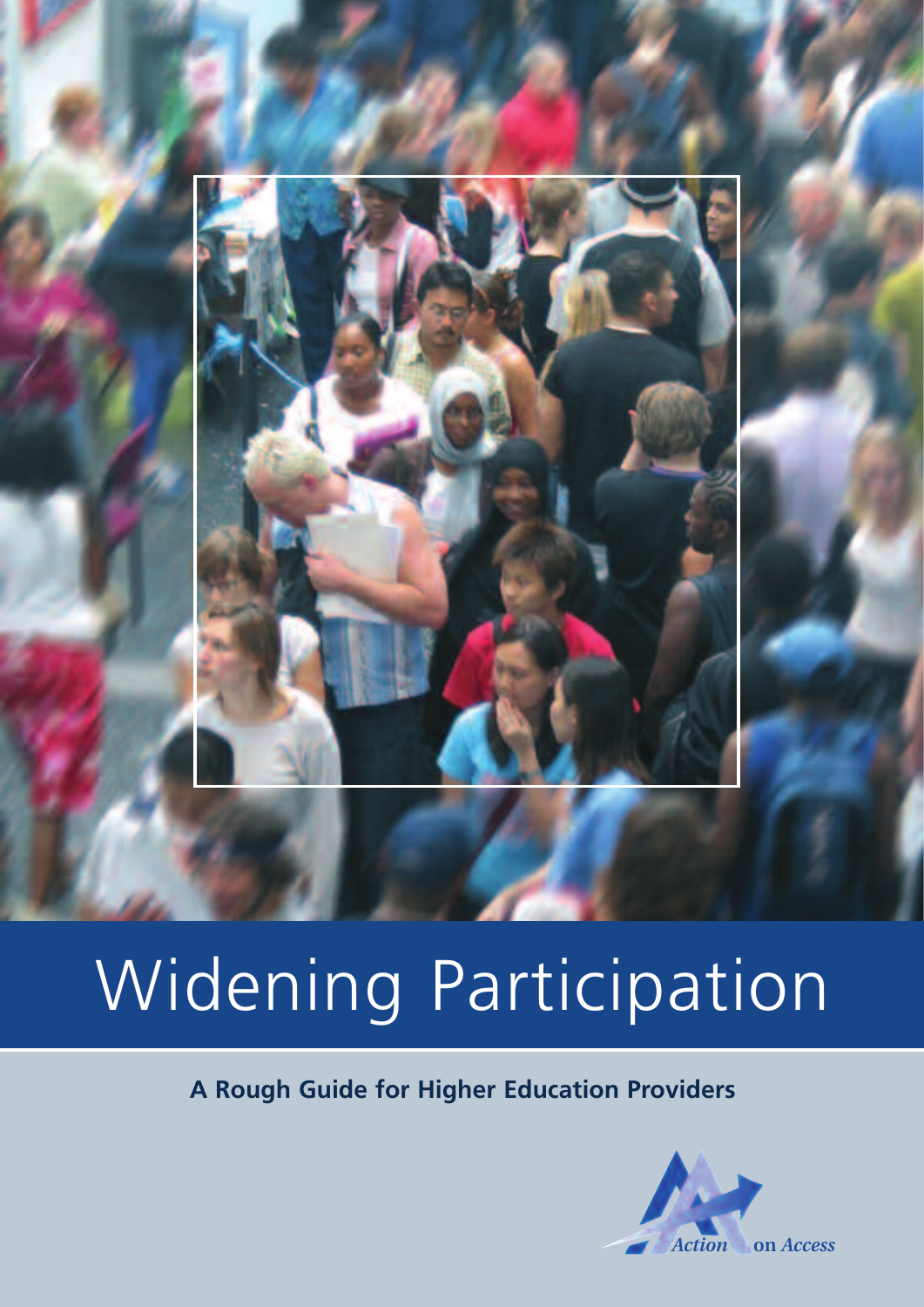#### Acknowledgements

We would like to thank members of the Action on Access team for their advice and comments on this guide. Pat Morrison from the Department for Education and Learning, Northern Ireland kindly contributed the information on Northern Ireland Widening Participation developments. Many thanks also to Siân Cardy for her design and graphics input. We have made use of a variety of different information sources in putting together the contents of this guide which we collaboratively acknowledge. Finally, many thanks to the University of East London for providing the various pictures used throughout this guide.

Liz Allen and John Storan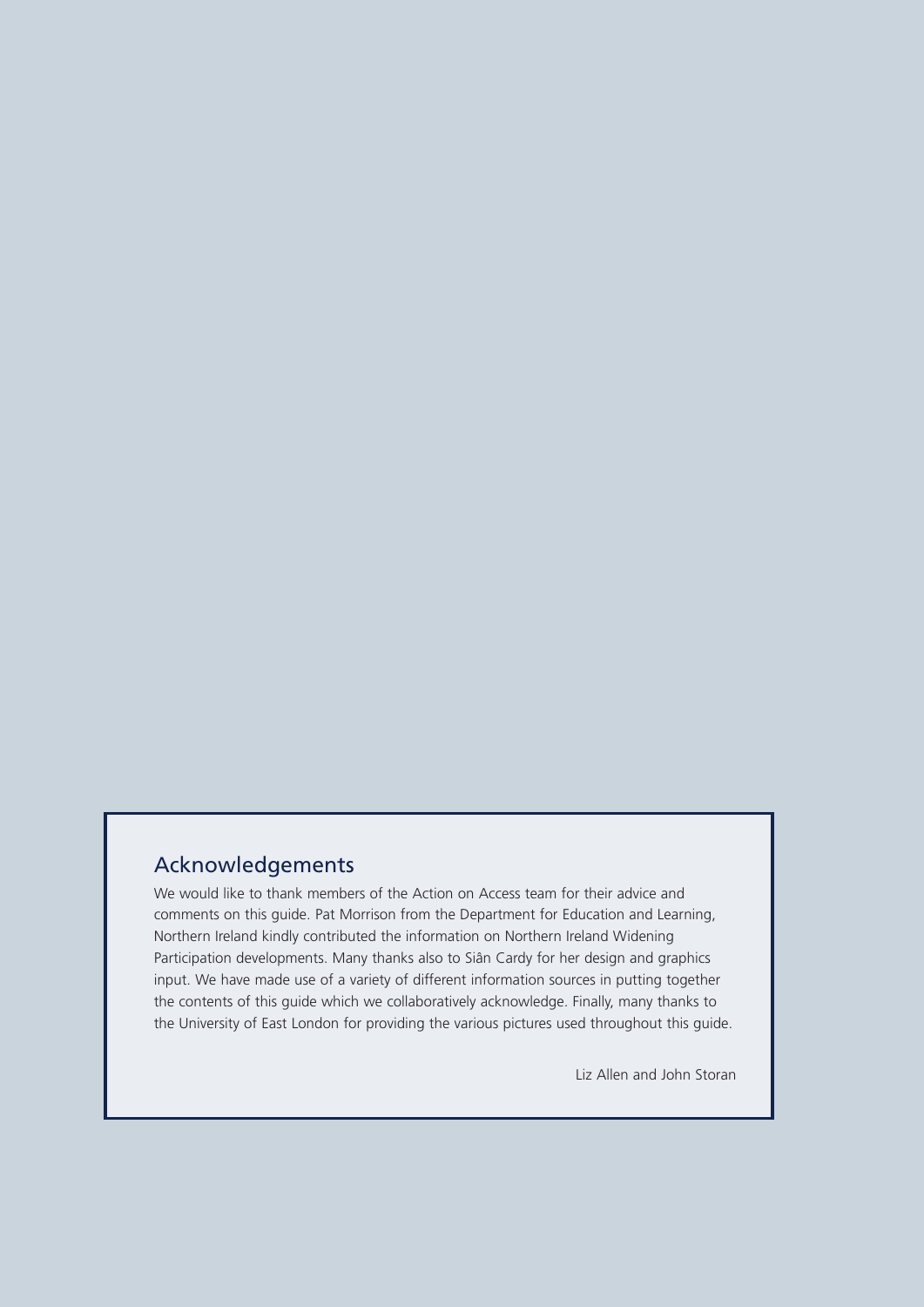## **Contents**

| Introduction                                   | 3              |
|------------------------------------------------|----------------|
| Who is this guide for?                         | 3              |
| What is Widening Participation -               |                |
| the Student Lifecycle                          | 3              |
| Key facts                                      | 4              |
| Social class                                   | $\overline{4}$ |
| Disability                                     | $\overline{4}$ |
| Ethnicity                                      | $\overline{4}$ |
| Attainment in schools and colleges             | 4              |
| Applications and acceptance                    | 5              |
| Data                                           | 5              |
| Obstacles                                      | 5              |
| <b>Initiatives and drivers</b>                 | 7              |
| <b>Government and Funding Council Policies</b> | $\overline{7}$ |
| The 50% target                                 | 7              |
| Performance indicators and student success     | 7              |
| Equality legislation                           | 7              |
| Variable tuition fees and bursaries            | $\overline{7}$ |
| Fair access - OFFA                             | 8              |
| HEFCE funding for widening participation       | 8              |
| Funding HE in FE                               | 9              |
| Gateways to the professions                    |                |
| - the Langlands Review                         | 9              |
| Fair admissions - the Schwartz Report          | 10             |
| Curriculum change - 14-19                      | 10             |
| Partnership working                            | 11             |
| Aimhigher                                      | 11             |
| Lifelong Learning Networks                     | 11             |
| Collaborative provision: FE and HE             | 12             |
| <b>Foundation Degrees</b>                      | 12             |

| Learning, Teaching and                     |    |
|--------------------------------------------|----|
| <b>Institutional Management</b>            | 12 |
| The HE Academy and professional standards  | 12 |
| The subject centre network                 | 13 |
| CETLs                                      | 13 |
| Rewarding and Developing Staff             | 13 |
| Widening Participation in Northern Ireland | 14 |
| Key Facts                                  | 15 |
| <b>Drivers</b>                             | 15 |
| Work in institutions                       | 17 |
| Who should be involved?                    | 17 |
| The 50% target - institutional targets     | 17 |
| Corporate plans and WP strategies          | 17 |
| Fees and finance                           | 17 |
| Outreach and partnership working           | 18 |
| Admissions                                 | 18 |
| Curriculum development                     | 18 |
| Learning and teaching                      | 19 |
| Professional development                   | 19 |
| HR strategies                              | 19 |
| Research                                   | 19 |
| Feedback                                   | 20 |
| <b>WP Resources</b>                        | 21 |
| National organisations and websites        | 21 |
| Academic and institutional centres         | 21 |
| Journals                                   | 21 |
| Databases                                  | 21 |
| <b>Glossary of Acronyms</b>                | 22 |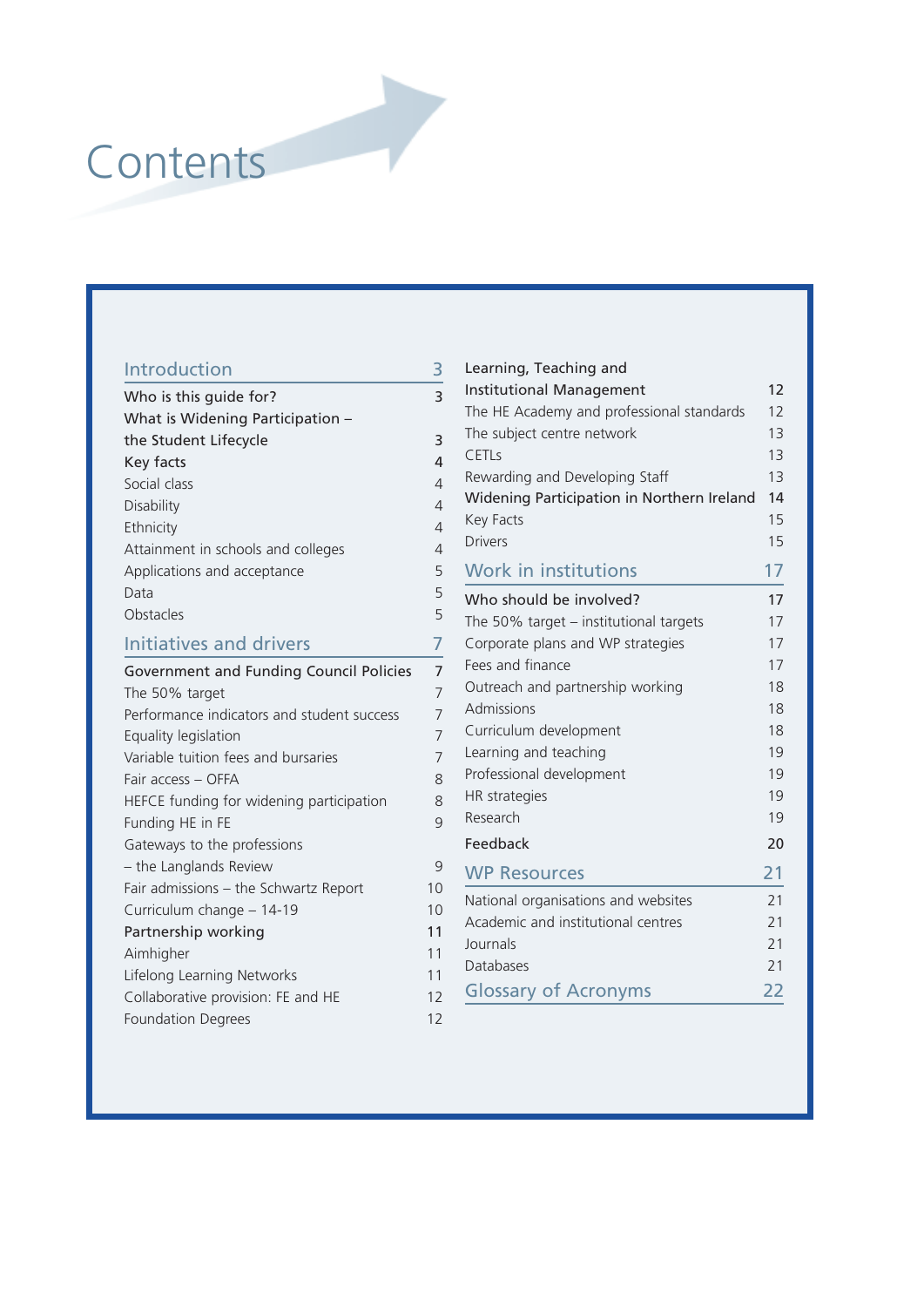#### Action on Access

#### **Who We Are**

Action on Access is the national co-ordination team appointed by the Higher Education Funding Council for England HEFCE www.hefce.ac.uk and the Learning & Skills Council LSC www.lsc.gov.uk to support their Widening Participation (WP) strategies for England. The team also supports the Department of Employment and Learning, Northern Ireland DELNI www.delni.gov.uk in Widening Participation.

The team supports the Aimhigher initiative funded jointly by the HEFCE and the LSC. Action on Access works with further and higher education institutions and supports individual institutions with their widening participation strategies.

The team undertakes commissioned research and influences and contributes to the policies of the funding councils.

The central administrative and policy team is located at the University of Bradford.

#### **Strategic Partnerships**

Action on Access has also established strategic partnerships with the National Disability Team www.natdisteam.ac.uk and the Higher Education Academy www.heacademy.ac.uk A joint website with the National Disability Team has been created at www.inclusion.ac.uk

Action on Access, University of Bradford Richmond Road, Bradford West Yorkshire BD7 1DP, UK Tel: +44 (0)1274 236067 E-mail: info@actiononaccess.org www.brad.ac.uk/

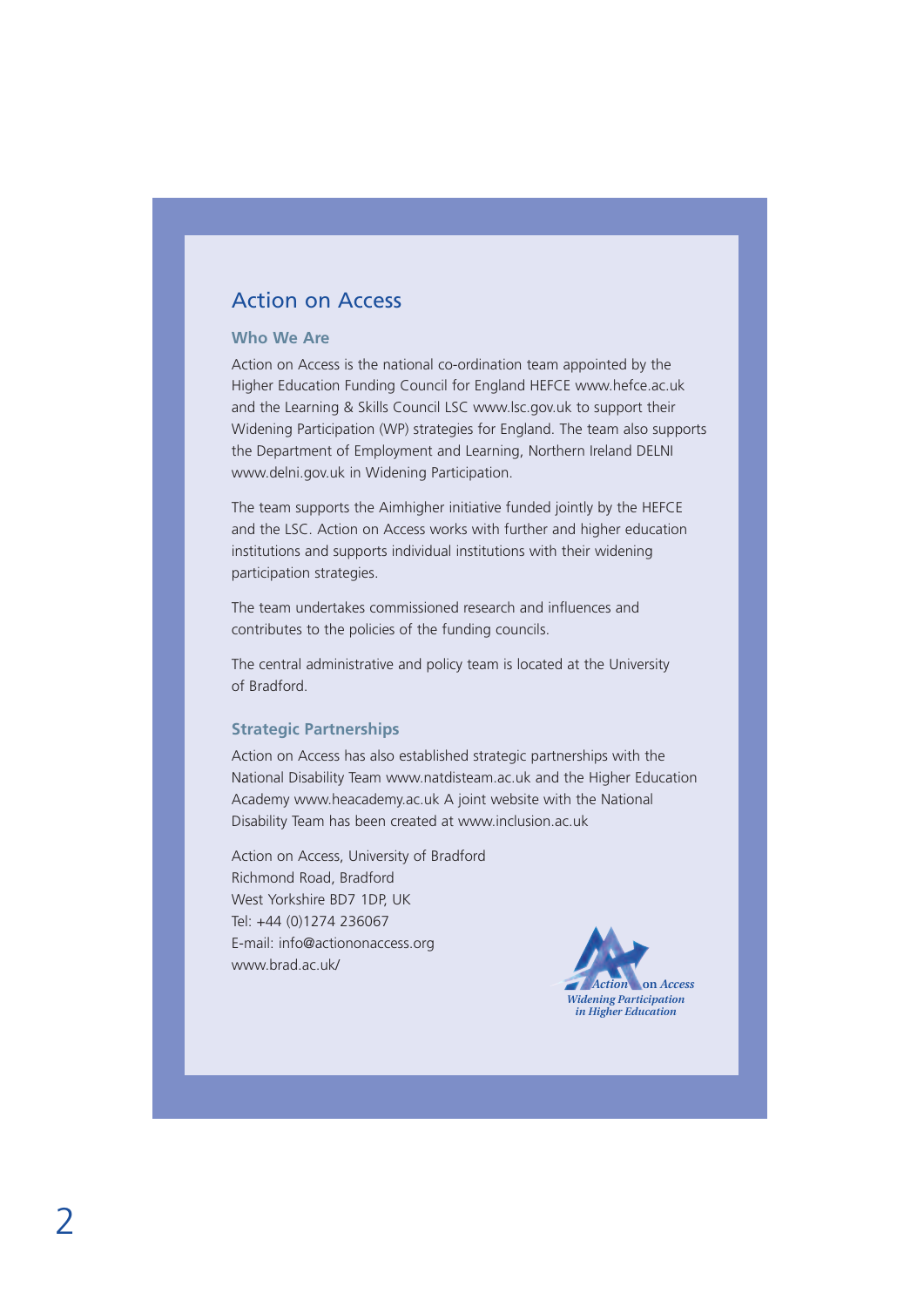## Introduction

Widening Participation in Higher Education has been a major area of government priority over recent years. One consequence of this has been an increase in policy and practice activity at national, regional and institutional level. Given this volume and range of activity, the need for colleagues in the sector to keep apprised of Widening Participation developments has grown ever greater. This guide has been produced to offer summary information on the main issues and questions relating to Widening Participation. It is a guide to practice rather than an overview of theory and research, although the 'resources' section at the end will point you in these directions. The information provided is in summary form giving readers an introduction which can be followed up via reference with further reading. The web version of this guide can be updated and we would welcome reader feedback on both information gaps and shelf-life of the information.

#### Who is this Guide for?

- $\bullet$  For everyone providing higher education with a particular focus on England, although we hope it will also be of use and interest to colleagues across the UK. It is to help institutions join up their work around all aspects of widening participation and the student experience. At its broadest this means thinking about the roles and development of all staff involved with students in any way – administrators and clerical staff, academics, library and computing staff, technicians – as well as senior and academic managers, and widening participation and equality specialists.
- The section on work in institutions is focused on universities and HE colleges. We recognise that the provision of HE in an FE college involves a different context, and some parts of this section will be more relevant to colleagues in FE colleges than others.
- Below we've set out key facts and definitions. identified key policy areas, with links to websites, and then we've set out to identify who needs to be involved in work and thinking on all these critical areas.
- Colleagues new to working on widening participation developments may also find this guide useful in gaining an understanding of the current issues and questions.

#### What is Widening Participation – the Student Lifecycle

Widening Participation in HE is usually taken to refer to activities and interventions aimed at creating an HE system that includes all who can benefit from it – people who might not otherwise view learning as an option, or who may be discouraged by social, cultural, economic or institutional barriers. It is important to distinguish *increasing* participation from widening participation as, despite periods of expansion in HE, the former has not resulted in the latter. Widening participation is often discussed in terms of particular groups that are under-represented within higher education across the board – or within a particular kind of institution or curriculum area. Social class differentials in HE participation rates are key to understanding under-representation and to taking steps to widen participation in HE, although no numerical government targets have been set in relation to class.

Widening Participation is about far more than simply recruiting a wider range of school-leavers to existing full-time programmes "on campus", and it involves thinking about older, part-time and work-based students. It is often thought about in terms of the different stages of the student lifecycle. These are: pre-entry, transition, curriculum, student support, and employability. The sections in this guide can all be mapped against the different stages of the student lifecycle – which themselves overlap and interrelate.

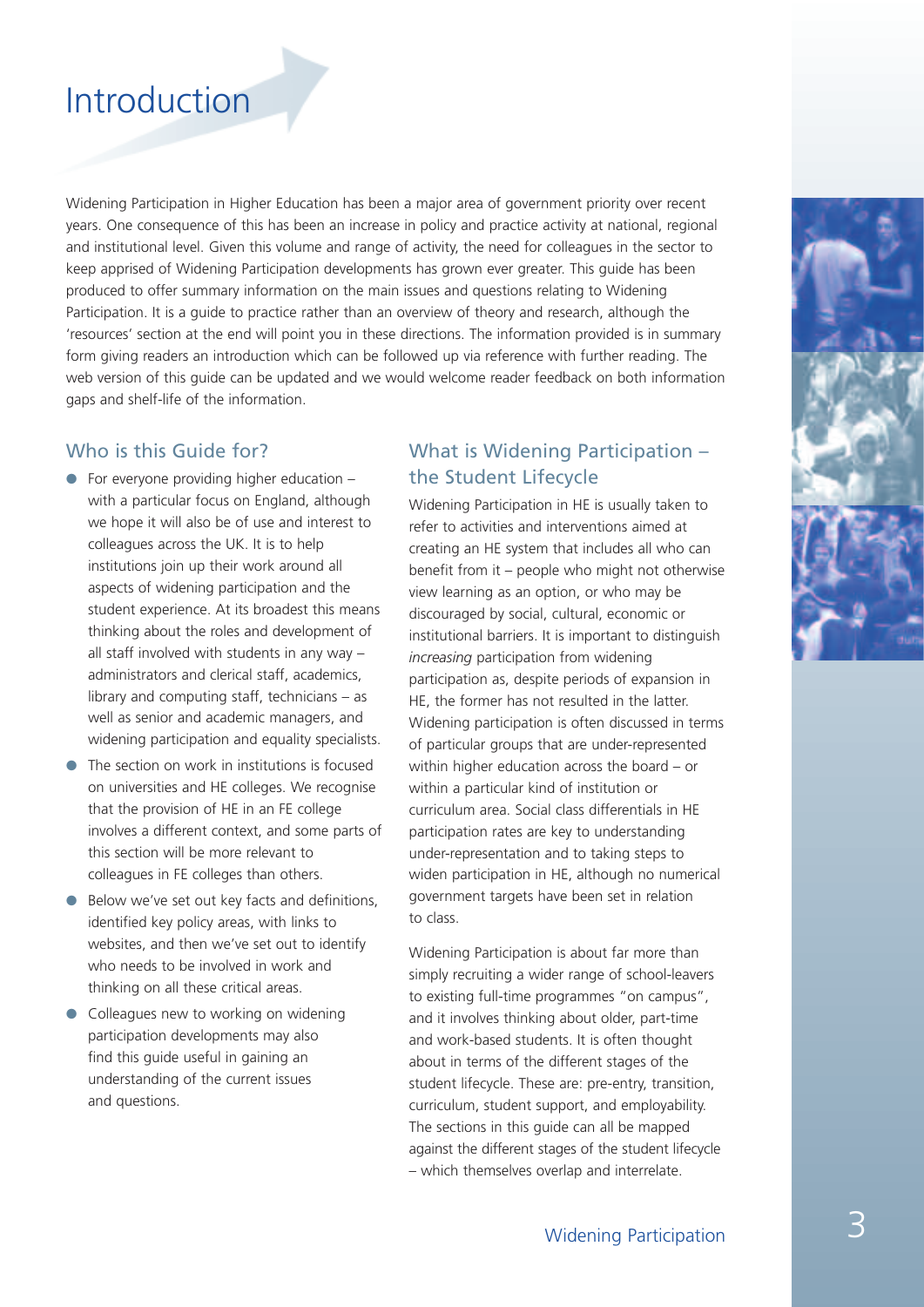### Introduction



#### Key Facts **Social class**

The participation of young people from social class V is significantly lower than from social classes I and II. The social class V participation rate has more than doubled since 1991-92, but increases in participation by all have left poorer classes filling the same share of the student population. Recent research demonstrates that young people living in the most advantaged 20% of areas are five to six times more likely to enter higher education than those living in the least advantaged 20% of areas. It also shows that young women are 18% more likely to enter HE than young men – and that this inequality is more marked for young men living in the most disadvantaged areas. (*Young Participation in Higher Education*, HEFCE, 2005). (The social class definition is based on parental occupations using the standard occupational classifications:  $I =$  Professional;  $II =$  Intermediate;  $IIIN =$  Skilled non-manual;  $IIIM = Skilled manual$ :  $IV = Semi$ skilled;  $V =$  Unskilled.)

#### **Disability**

An 18 year old with a disability or a health problem is 40% as likely to enter higher education as an 18 year old without a disability or a health problem. Some young people with disabilities may delay entry to higher education, while learning difficulties may make higher education impractical for others. The proportion of students reported as declaring disabilities has increased by 50% in five years. The most common disability among students is dyslexia. Others relate to mobility, hearing and sight.

#### **Ethnicity**

A report published in 2002 (National Audit Office) showed that ethnic minorities form a growing share of undergraduate students, making up 15% of all students. This picture masks a more complex situation where rates of

participation vary between different minority ethnic groups and types of institution. Some groups, such as Indian, Chinese, African and Asian Other, are much better represented than others. Some groups – Black Other, Pakistani and Bangladeshi are under-represented compared to their position in the young population. Minority ethnic students are better represented in the post-92 HE institutions, in more vocationally and professionally oriented subjects and in Greater London. There are pockets of very low representation in certain subjects, in some pre-92 universities and specialist colleges, and in some more rural regions. (See the interim report on Minority Ethnic Students in Higher Education, published by DfES Research, on www.employment-studies.co.uk/summary/ summary.php?id=rr448)

#### **Attainment in schools and colleges**

The single most significant factor in the social class division in HE participation is differential attainment in schools and colleges. While around 43% of 18 year olds from higher socio-economic backgrounds gain two or more A levels, only 19% of those from lower socio-economic backgrounds do so. Nine out of ten people with two or more A-levels go on to HE by the time they are 21. However this doesn't mean that the "solution" to widening participation lies solely in increasing A level attainment – work is being done to create alternative progression pathways into HE based on vocational qualifications, recognised by parents, students and admissions officers, and to encourage more HE institutions to consider students with vocational qualifications at level 3. At the moment only 40-50% of those with level 3 vocational qualifications progress to HE, compared with 90% of those with two or more A levels.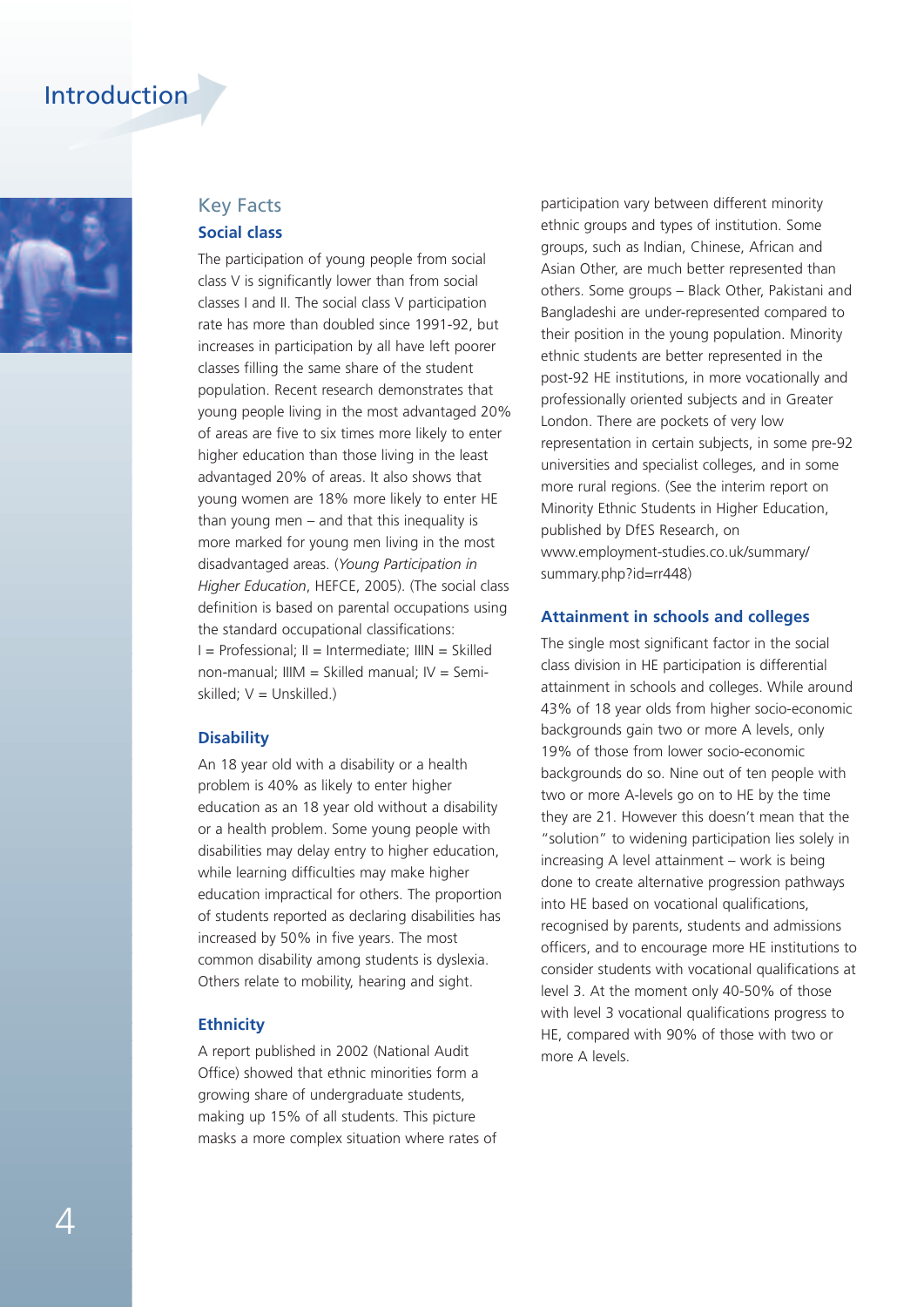

#### **Applications and acceptance**

Added to this, applicants from poorer social classes are less likely than average to succeed in converting their applications to accepted offers, whereas applicants declaring disabilities are as likely as others to do so. Both groups have particularly low success rates in applications to study medicine, dentistry and veterinary science, and their participation rates in these subjects are also low. There are large variations among institutions in the relative success rates of applications from groups with low overall representation in higher education. Some institutions have low participation by these groups because they do not attract many applications from them, while the problem for other institutions is a high failure rate of applications from these groups. A study of application data from the year 1996-7 showed that ethnic minority applicants had lower rates of success during the applications procedure than their white counterparts, and this was particularly so for Black Africans and Pakistanis. For instance, applications yielded 70% initial offers and 65% firm offers for white students, whereas the corresponding figures for Black Africans were 57% and 38%. (*Help or Hindrance? Higher Education and the Route to Ethnic Equality*, Shiner & Modood, British Journal of Sociology of Education, Vol 23, no2, 2002)

#### **Data**

Patterns of low representation in other countries are similar to those in England. The most active countries in relation to students with disabilities have anti-discrimination legislation and good publicly available data that show increasing participation. England now has anti-discrimination legislation with the passage of the Special Educational Needs and Disability Act 2001 but does not yet have good data on participation. Participation data in relation to social class is published in a number of forms, including the HEFCE performance indicators for the years

beginning 1996, and HEFCE's "Young participation in higher education" (HEFCE 2005) (all available at www.hefce.ac.uk/publications). The Polar Data, available on the HEFCE website under "widening participation", consist of maps and data sets that show how the participation of young people varies according to where they live. www.hefce.ac.uk/widen/polar/

#### **Obstacles**

People with disabilities and those from poorer social classes face similar obstacles to participation, with different emphases between the two groups. The main obstacles, identified from cohort studies and focus groups, are:

- early disengagement from education, making these groups less likely than others to obtain the entry qualifications for higher education;
- poorer educational opportunities prior to higher education, making these groups less likely to obtain high grades in entry qualifications or demonstrate other qualities that higher education providers seek;
- concerns about completing and benefiting from higher education, making these groups less confident that higher education would be the right choice for them;
- difficulties in securing financial support, where groups with low representation face greater uncertainty and complexity than others, including limited entitlement to loans or help with fees if they study part-time.

www.nao.org.uk-publications-nao\_reports-01-02- 0102485.pdf.url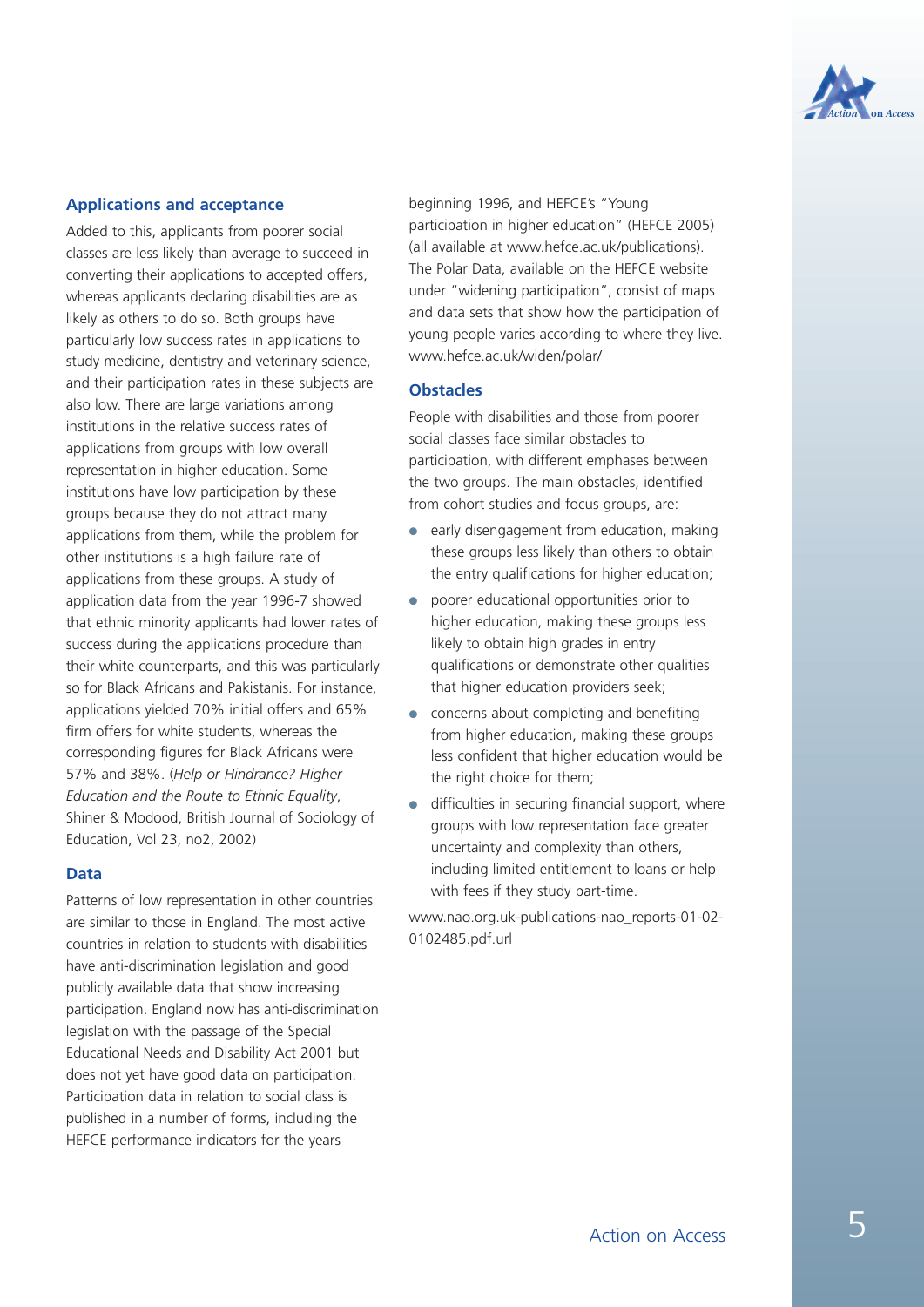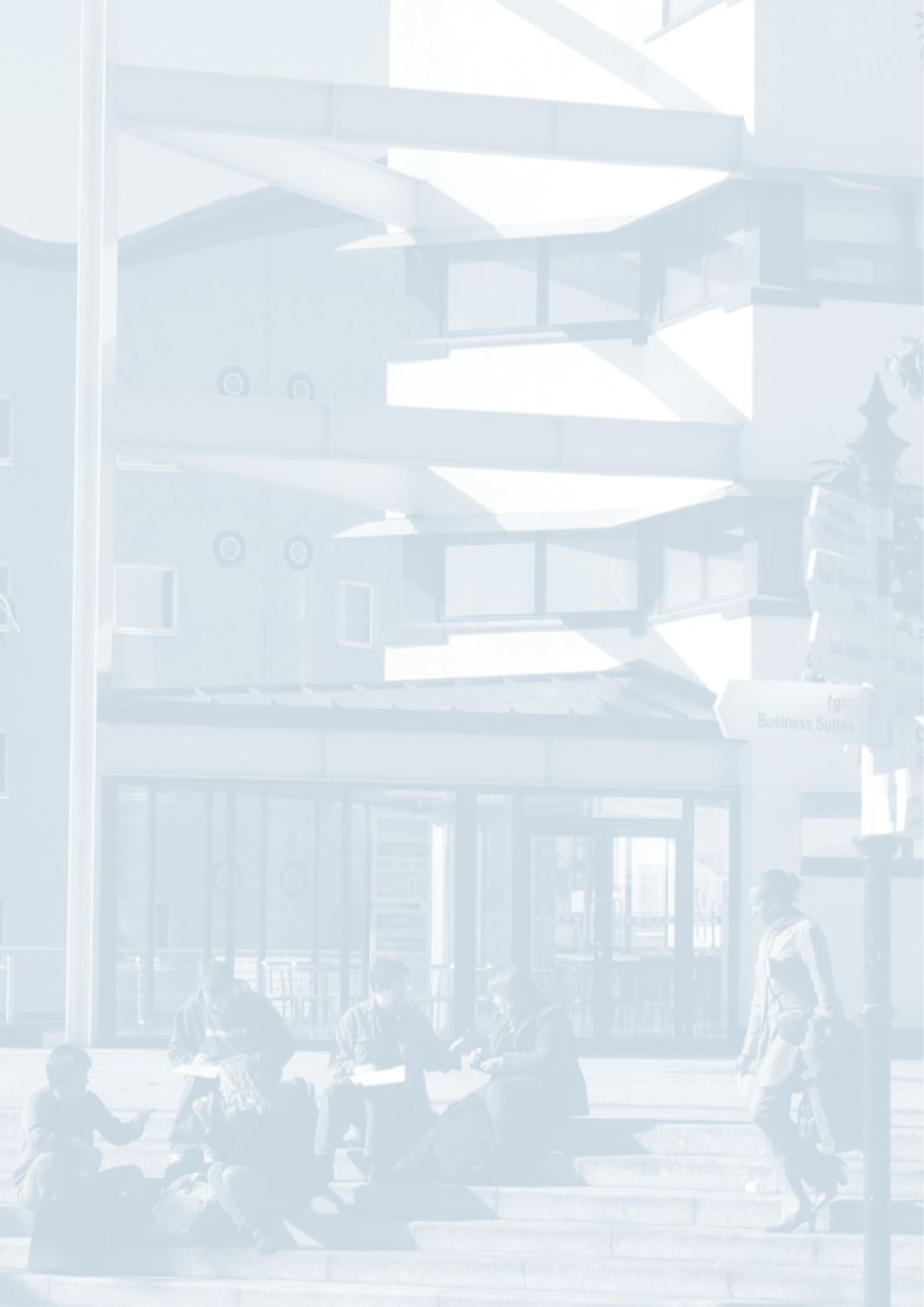#### Government and Funding Council Policies

#### **The 50% target**

The government wants to see 50% of all 18-30 year olds participating in higher education by 2010. Different HE providers are expected to play different roles in achieving this.

"Widening access and improving participation in HE are a crucial part of our mission. Participation in HE will equip our citizens to operate productively within the global knowledge economy. It also offers social benefits, including better health, lower crime and a more tolerant and inclusive society." HEFCE Strategic Plan 2003 – 2008.

#### **Performance indicators and student success**

Published annually since 1999, the indicators provide comparative data on the performance of institutions in widening participation, student retention, learning and teaching outcomes, research output and employment of graduates. They cover publicly-funded higher education institutions in the UK. The indicators published in 2004 were published by the HE Statistics agency (www.hesa.ac.uk) and were the sixth set of performance indicators for UK universities and higher education colleges. In previous years, the Higher Education Funding Council for England (HEFCE) published them on behalf of the four UK funding bodies. Indicators from previous years are available from the HEFCE web site www.hefce.ac.uk/pi

Currently the indicators give only limited data on part-time students and do not cover those FE Colleges that are directly funded to provide higher education. The picture they give is therefore a limited one.

The indicators demonstrate different patterns of recruitment and completion amongst students in different groups of institutions and raise questions about definitions of student success. For analysis and discussion see the Action on Access website – "Student Retention and the HEFCE Performance Indicators", and "Student Success in Higher Education". www.actiononaccess.org

#### **Equality legislation**

Discussion on the 50% target often focuses on social class because the inequalities in access to participation are so persistent and so marked. But there are also issues of equal opportunities and fair access – either to HE itself, or to particular courses and subject areas – in relation to gender, race and ethnicity, religion, sexual orientation, age and disability. Key legislation includes the Sex Discrimination Act, the Race Relations Amendment Act, and the Disability Discrimination Act. The Race Relations Amendment Act in particular places institutions under a positive duty to promote Race Equality – which means looking at all aspects of the student experience, including curriculum issues. Such legislation also covers staff in institutions, as does legislation on parttime and fixed term working. The website for the Equality Challenge Unit (part of Universities UK and SCOP) gives detailed information on all these areas www.ecu.ac.uk Also see the National Disability Team website www.ndt.ac.uk

#### **Variable tuition fees and bursaries – the DfES**

From 2006 HE providers will be able to vary fees for full-time undergraduate courses up to a limit of £3000 a year (part-time fees are already unregulated). In order to do this they will have to make an agreement on fees and bursary support with OFFA (see overleaf). At the same time payment of fees for full-time students will be deferred until graduation and the levels of student support available in the form of grants and loans will change.

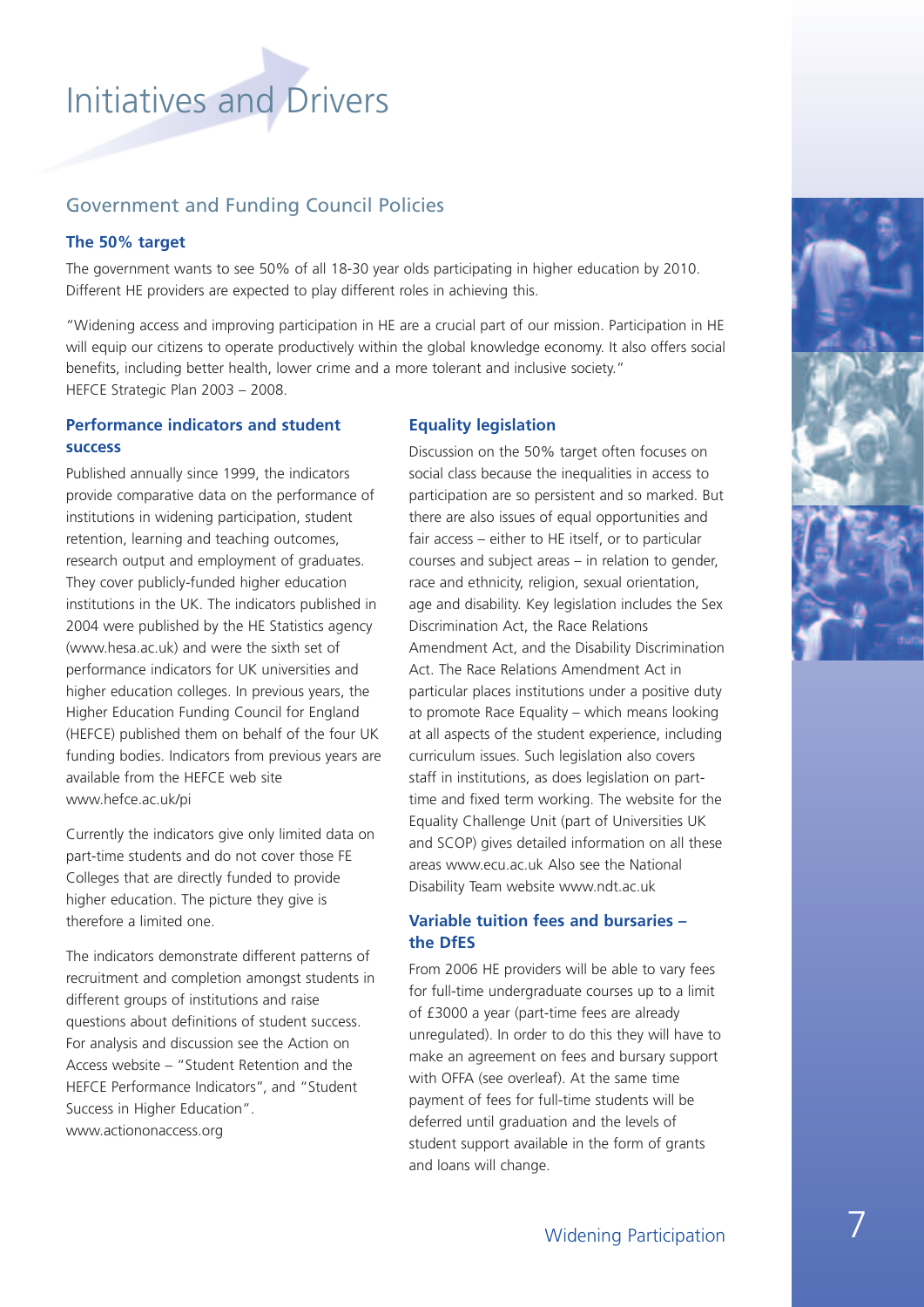

For further information see the DfES website: www.dfes.gov.uk/hegateway/hereform/ index.cfm

The introduction of variable fees will mean that HE providers will be better funded, and some of this funding will be available to be spent on teaching and learning, and student support. However there are fears that differential fees and bursaries will have a differential impact on students from different income groups and from groups with different attitudes to debt, and on institutions taking larger numbers of poorer students. There are also concerns that part-time students are being treated inequitably – and that there will be an inequitable impact on the institutions with the highest numbers of part-time students (see the NIACE website (www.niace.org.uk). Part-time students will not be able to defer payment of fees. (For a HEFCE response see "funding" section below). A further complication exists for FE colleges providing higher education, some of which will be able to set their own fees (those directly funded – see below) and some of which will have to set fees determined by their HE partners – of which they have more than one, each setting different fees and offering different bursaries. Because FE colleges often offer provision to local, less well-off students, some may choose to keep fees lower.

#### **Fair access – OFFA and access agreements**

The Office for Fair Access (OFFA) is an independent body which aims to promote and safeguard fair access to higher education for under-represented groups in light of the introduction of variable tuition fees in 2006-07. OFFA is led by the Director of Fair Access. The Director will require all publicly funded providers of higher education in England who decide to charge tuition fees above the standard level to submit an Access Agreement. This agreement should set out how they will safeguard and

promote fair access – in particular for students from low income groups – through bursary and other financial support and outreach work. Access agreements regulate fees for full-time, home/EU, undergraduate students only. Without an Access Agreement approved by the Director, an institution will not be able to charge tuition fees for full-time students above the standard level. For more information visit the OFFA website www.offa.org.uk

#### **HEFCE funding for widening participation**

The HEFCE funding to English HE providers is intended to reflect the costs associated with the two main aspects of the student life-cycle. This allows the widening participation allocation to be used for both raising aspirations and supporting student success. The allocations are determined on the basis of students who complete their year of study.

The two aspects are:

- pre-application costs (the costs of widening access and aspiration raising) and postapplication costs (the costs and risks that institutions are incurring by recruiting students that are more likely to drop out, otherwise known as funding for student retention).
- The formula funding for the widening participation allocation for both full-time and part-time students is split: approximately 20% for widening access and 80% for improving retention.
- The funding for widening access weights undergraduate new entrants according to either young HE participation by ward for fulltime undergraduates under 21 on entry, or average educational achievement by ward for part-time and mature undergraduates.
- A measure of prior educational attainment of full-time students is used to determine the levels for the improving retention part of the widening participation allocation.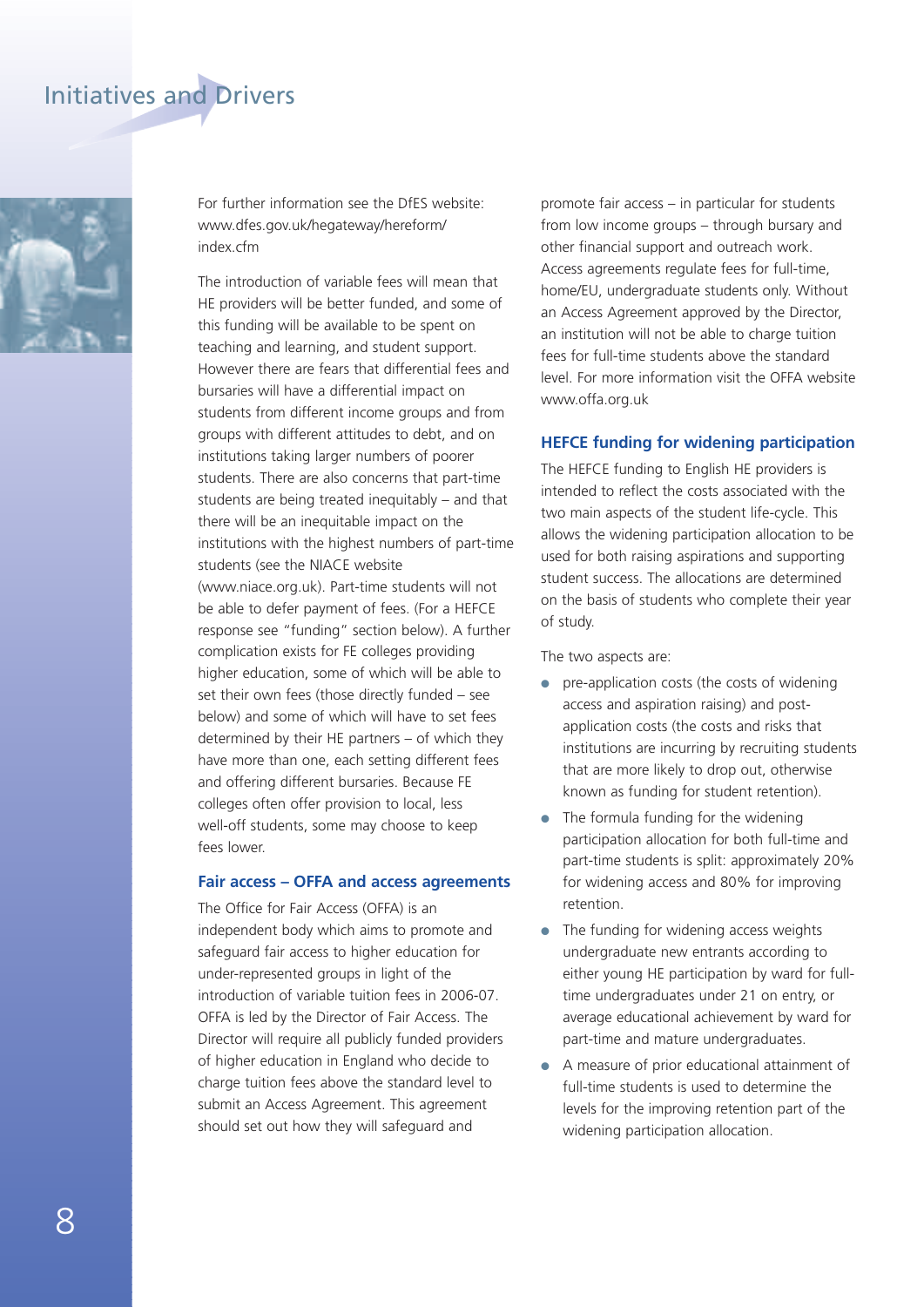

HEFCE also makes a mainstream disability funding allocation reflecting the proportion of students in receipt of the Disabled Students Allowance.

In February 2005 the HEFCE Board acknowledged that the 2004 Higher Education Act offered different incentives to students for full and parttime study, and was particularly concerned that financially disadvantaged students may be deterred from studying part-time following the introduction of the new fee and student support regime. It therefore agreed that a widening participation-type measure for 2006-07 should be developed to ensure that those least able to afford higher fees should not be disadvantaged and can continue to study on a part-time basis.

#### **Funding HE in FE**

In England just over 10% of HE is delivered by Further Education colleges (FECs). Of these around 160 FECs are directly funded by HEFCE for their HE provision. The rest of the HE provision in FECs is indirectly funded (and some FECs may have direct and indirect funding) which can be via single or multiple HE partners, through franchising and consortium arrangements.

The 2003 White Paper made it clear that the government sees FECs as being significant in delivering their HE widening participation objectives, mostly in terms of sub-degree and foundation degree provision, organised through structured relationships between FECs and HEIs. FE colleges largely recruit locally and serve students who may not have been successful through traditional, academic routes. Added to this, the so-called "mixed economy colleges" with substantial levels of both FE and HE tend to make progression to HE a strategic priority. All this means that HE provision in FE is a critical part of widening participation and opening up provision. Nonetheless the funding of HE in FE throws up real problems for FECs, as identified in the report of the Mixed Economy Institutions (HEFCE, July 2004).

Problems identified include:

- Discrepancies in funding and support for directly funded FECs, which don't receive HEFCE capital funding, benchmark statistics or the same levels of enhancement support (although this latter is being addressed)
- Different funding for "non-prescribed" HE. which can affect progression opportunities
- Indirect funding from multiple partners leading to different levels of support and demand from HEIs, resulting in different experience for students in the same FEC, and a lack of control for the FEC over student numbers and fee levels
- Overall very different levels of funding between FE and HE mean that staff pay and conditions result in widely varying levels of scholarship and professional development for staff delivering HE.

#### **Gateways to the professions – the Langlands Review**

During the passage of the HE Act concerns were voiced that higher and variable fees might deter students from entering the professions, and might impact upon the choices open to poorer students in following the longer courses and subsequent study required for many professions. The Secretary of State for Education and Skills commissioned an independent report to examine the gateways into the professions and asked Sir Alan Langlands, Vice-Chancellor of Dundee University, to lead this work. The report will make recommendations to Ministers on action that can be taken by employing organisations to provide clear accessible gateways for all graduates who want to pursue a career in the professions. This work is being supported by Public and Private Sector Reference Groups and a wide range of stakeholders. The report will look at the widening participation implications of access to the professions in the light of variable fees. The report is due to the Secretary of State mid-2005.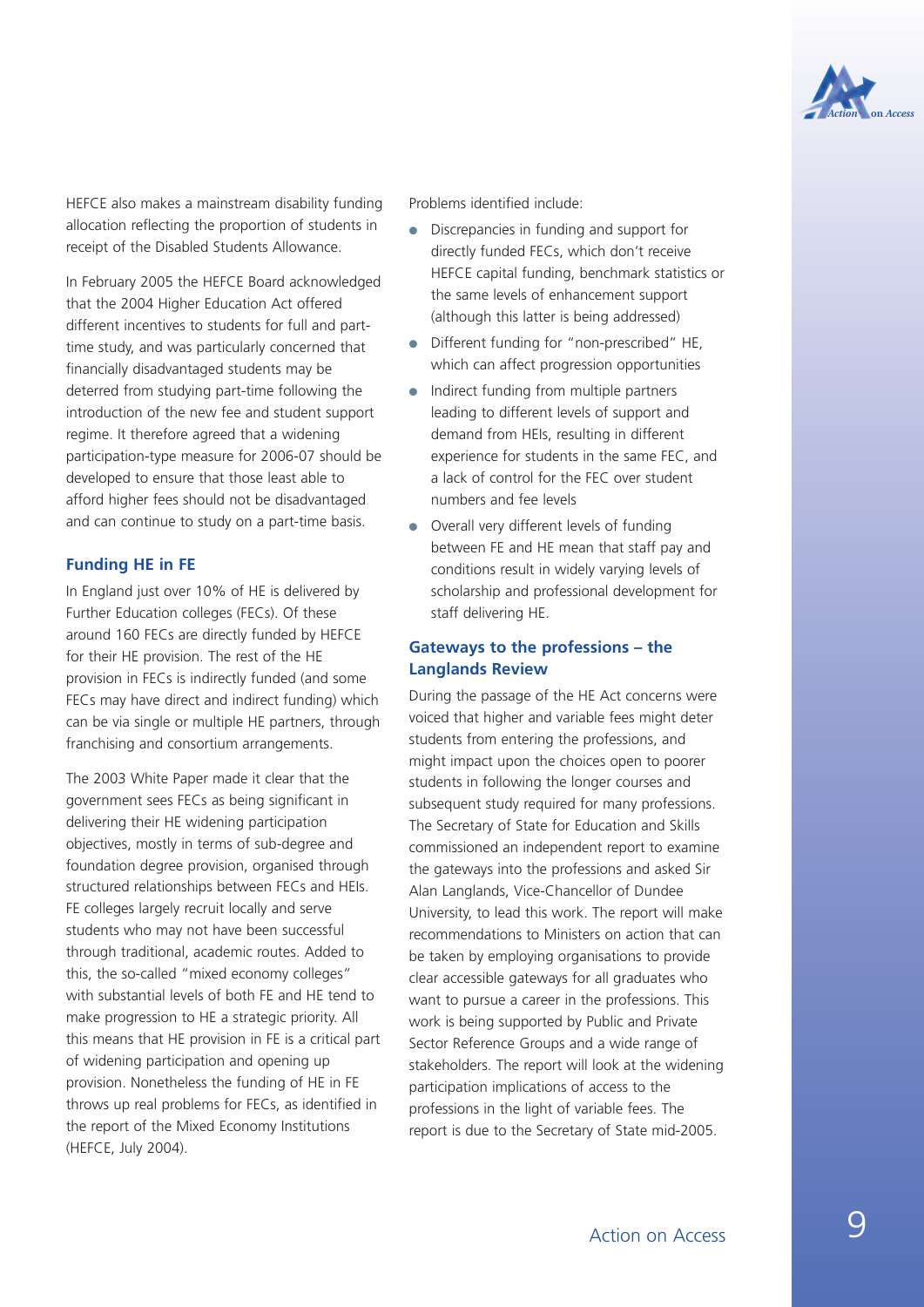

For more information visit the DfES HE gateway on their website:

www.dfes.gov.uk/hegateway/hereform/gatewayst otheprofessions/index.cfm

#### **Fair admissions – the Schwartz Report**

The Secretary of State for Education and Skills commissioned Professor Steven Schwartz, Vice-Chancellor of Brunel University, to lead an independent review of the options which English institutions providing higher education should consider in assessing the merit of applicants for their courses, and to report on the high-level principles underlying these options. Professor Schwartz and his Steering Group published their final report on 14 September 2004. It contains advice to institutions and the sector on admissions policies, qualifications and applications. It recommends the setting up of a national centre of expertise on admissions issues, including vocational qualifications, and the further consideration of issues to do with parttime students. It notes that many institutions are not conversant with vocational and level 3 qualifications other than A levels. The report overall recognises the need for changes to be made to existing admissions arrangements to achieve a fair process. Whilst the report recognises that diversity benefits staff and students alike, it is clear that institutions do not make achieving diversity a strategic objective of their admissions procedures.

#### **Curriculum change – 14-19**

The government commissioned a review of the qualifications framework for 14-19 year olds, and the review group, chaired by Mike Tomlinson, reported in October 2004. The report proposed a new diploma framework that would allow young people to progress at their own pace. Diplomas would be awarded at four progressively more demanding levels: entry, foundation, intermediate and advanced, and would facilitate a mix of vocational and academic study. The Government

responded in a White Paper, published February 2005, in which elements of the Tomlinson proposals were adopted but the proposal for an overarching diploma was rejected. Instead it was proposed that A levels and GCSEs be strengthened, and greater "stretch" and differentiation for the best A level candidates be provided. At the same time it is proposed that a number of vocational diplomas be developed to simplify and strengthen the available vocational routes.

Greater scope for young people to apply to HE with a mix of vocational and academic qualifications would have significant implications for admissions to HE, and for widening participation amongst groups more likely to come through vocational and work-based routes. It remains to be seen if the parallel routes enshrined in the White Paper will have the same reforming effect as the single diploma envisaged by Tomlinson, or whether those universities that select their students on a competitive basis will focus on the greater differentiation of A level candidates, leaving the recruitment of students with the new vocational diplomas to institutions that already prioritise widening access.

For more information see www.14-19reform.gov.uk *and* www.dfes.gov.uk/publications/ 14-19educationandskills/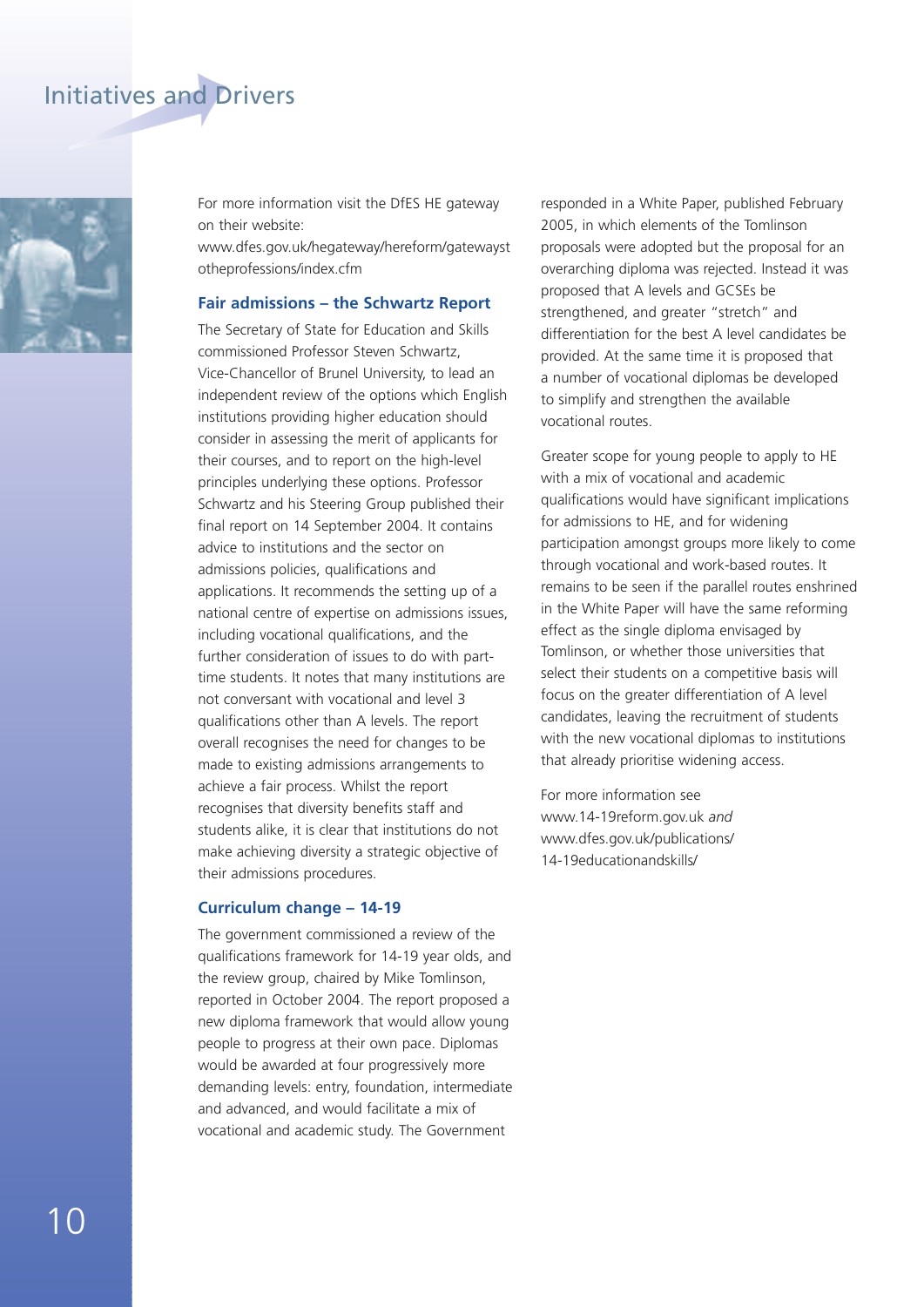

#### Partnership working

A key component in thinking about how to widen participation and reach groups of potential students that have hitherto not considered higher education is partnership working, between higher and further education, schools, employers, advice and guidance networks, parents, community groups and training providers. Initiatives such as Aimhigher, Lifelong Learning Networks, and Foundation Degrees are all predicated on partnership working.

#### **Aimhigher – HEFCE, the LSC and the DfES**

Aimhigher is an integrated programme (including Excellence Challenge), supported by HEFCE, the DfES and the LSC, to promote partnership working between schools, FE colleges, HE institutions, employers and others, to raise aspirations and increase applications to higher education amongst under-represented groups. The government intends that the integrated Aimhigher programme should become the national outreach facility to support widening participation. Most activity in the integrated Aimhigher programme will operate on a subregional basis, with some co-ordinated at a regional level. £7 million is being allocated for national projects: £5 million initially and £2 million as part of a rolling programme. The funds will support either activities that cut across regions and would operate more effectively at a national level, or examples of innovative practice which it would be beneficial to roll out nationally.

Action on Access is the national co-ordination team appointed by the Higher Education Funding Council for England (HEFCE) and the Learning & Skills Council (LSC) to support their Widening Participation (WP) strategies for England for the three years up to December 2005. The team also supports the Department of Employment and Learning, Northern Ireland (DELNI) in Widening Participation.

The team supports the Aimhigher initiative funded jointly by the HEFCE and the LSC. Action on Access works with further and higher education institutions and supports individual institutions with their widening participation strategies. www.actiononaccess.org

#### **Lifelong Learning Networks – HEFCE and the LSC**

In June 2004 HEFCE and the LSC invited institutions to consider establishing Lifelong Learning Networks (LLNs), to provide a focus on vocational routes into and through higher education, in the context of lifelong learning. Potential networks have been offered development funding of between £10,000 and £30,000 to produce a full business plan. HEFCE has invited NIACE to work with them to take forward three key themes for LLNs. These reflect the importance attached to ensuring that learners can move between programmes and institutions, the need for changes in what higher education has to offer to accommodate vocational learners, and the contribution that LLNs can make to the wider aims of lifelong learning. The three themes are: progression accords between network partners, changes in the higher education curriculum needed to support LLNs and the qualities and characteristics of lifelong learning.

LLNs' claim to distinctiveness is that they will bring together different HEIs and FE colleges, creating a network that reconnects the sectors for the purposes of progression, at a time of some uncertainty about market pressures stemming from the introduction of variable fees. HEFCE is particularly concerned to engage FE colleges more closely.

www.hefce.ac.uk/widen/pubs/lifelong.doc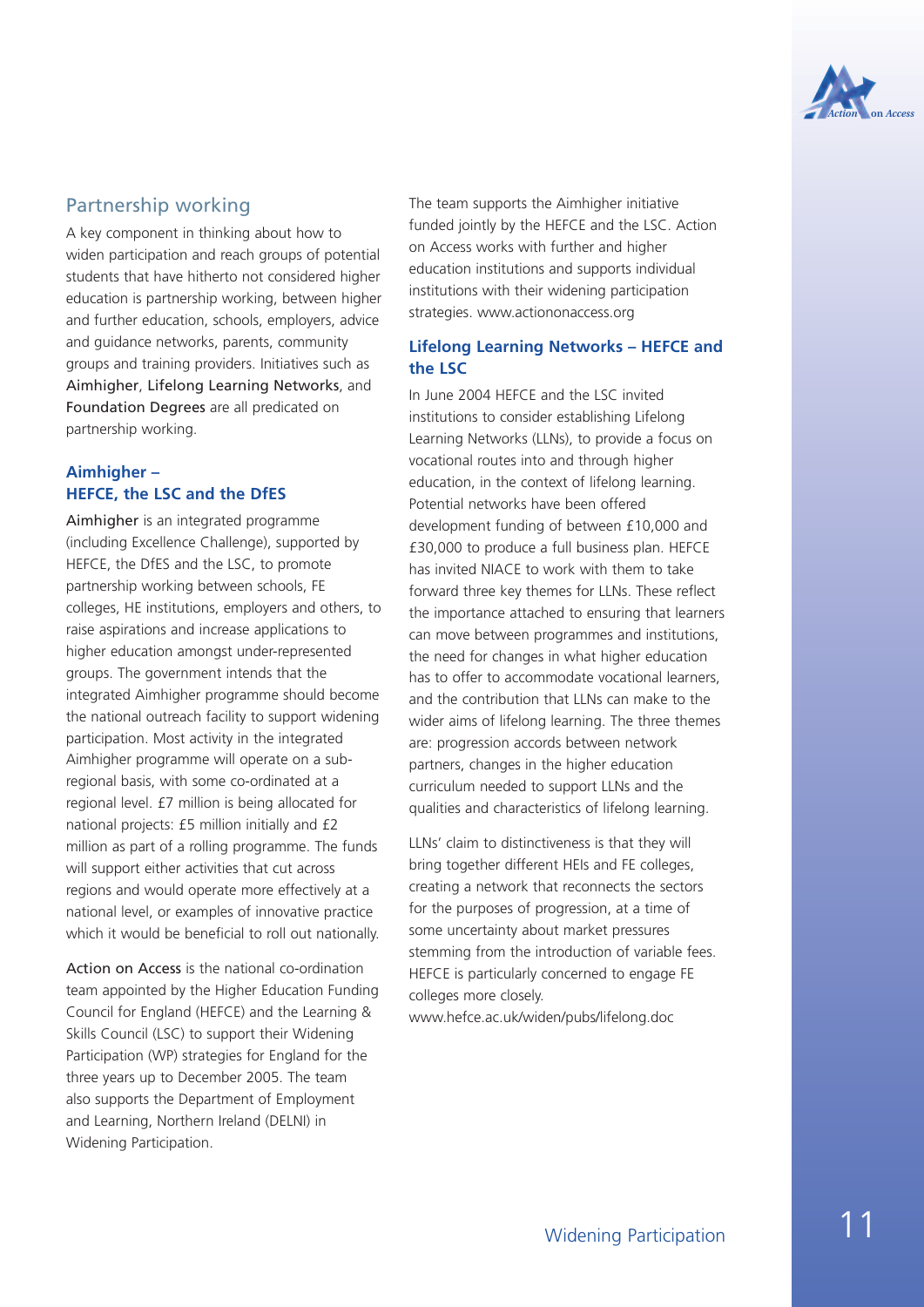

#### **Collaborative provision: FE and HE**

Collaborative provision between FECs and HEIs is a key element in delivering HE opportunities to those who may wish to study locally, who may progress to higher education via vocational and work-based routes, and who may have returned to learning through the familiar setting of an FE college. The nature of the relationship with the accrediting HEI is critical, given its role in determining fee level, student numbers, progression opportunities, and the levels and style of student support on the transition from an FEC to an HEI. Relationships between staff in FECs and HEIs can be productive and beneficial on both sides, and the provision of effective support and development, in particular for academic staff in FECs who have less access to scholarship and research opportunities, is key.

#### **Foundation Degrees**

Foundation degrees were launched in September 2001. They were designed to be a new intermediate vocational HE qualification, developed in partnership between FE colleges, HE institutions and employers. Foundation Degrees are required to make provision for those achieving the two-year foundation degree to progress to a full honours degree. The Government envisages them as a key component in achieving the 50% participation target (see above) and in assisting with widening participation in HE from students more likely to follow vocational routes. They depend on partnership between institutions and employers. www.fdf.ac.uk www.foundationdegrees.org.uk

#### Learning, Teaching and Institutional Management

At the same time as developing specific initiatives around widening participation, higher education is directing more attention to teaching and the support of learning, in recognition of the fact that a more diverse group of students will require greater attention to learning and teaching (L&T), and at the same time fee-paying students will in general make greater demands on their institutions. Initiatives include the setting up of the HE Academy, moves towards developing reward strategies for L&T, a professional standards framework, more attention to professional development, and the new Centres for Excellence in Teaching and Learning.

#### **The HE Academy and professional standards**

The Higher Education Academy, launched in 2004, is taking forward work to accredit and support learning and teaching in higher education, via a number of initiatives, including the subject centre network. The Academy recognises the inter-relationship between teaching and widening participation which is identified as one of their key themes. Work started in 2004 to consult the sector on the proposal to commission work through the Higher Education Academy on the development of professional standards for academic practice and continuing professional development (CPD) that will support teaching and learning in higher education. This work will need to integrate considerations of the implications of widening participation for teaching and supporting learning in HE. The Academy will take forward work done through the old ILTHE to accredit programmes of initial teacher training within institutions, and to develop a framework for the registration of accredited teachers within HE. www.heacademy.ac.uk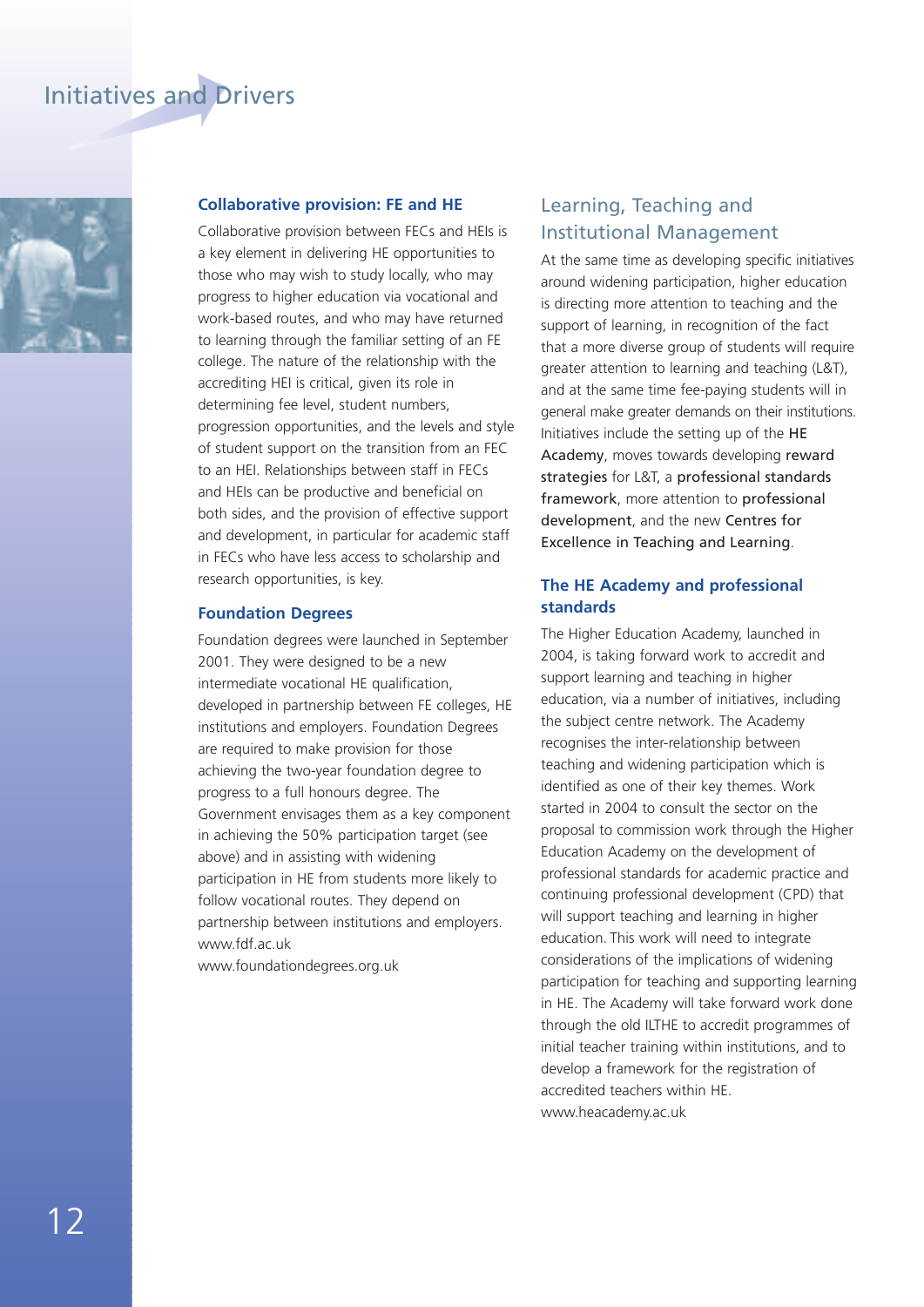

#### **The subject centre network**

The HE Academy also hosts the subject centre network that aims to support staff in teaching and learning in relation to their subject and discipline area. Some of the subject centres have addressed widening participation areas directly, and the Academy is drawing together information in this area. www.heacademy.ac.uk/1017.htm

#### **Centres for Excellence in Teaching and Learning (CETLs)**

Following a bidding process, HEFCE has announced the creation of 74 Centres for Excellence in Teaching and Learning (CETLs) to promote excellence across all subjects and aspects of teaching and learning in higher education. Funding of £315 million over five years from 2005-06 to 2009-10 for CETLs represents HEFCE's largest ever single funding initiative in teaching and learning. A complete list of CETLs and brief descriptions are on the HEFCE web-site.

Although the focus of the CETLs varies widely, a number are specifically concerned with issues to do with widening participation and linked issues such as e-learning and distance learning.

#### **Rewarding and Developing Staff**

Improving teaching and learning in order to enhance widening participation and student success means paying attention to recruitment and reward strategies and to the development and support of a diverse staff, alongside a diverse student body.

Concern that human resource management within higher education was patchy and needed in many cases to be more professional, combined with a recognition that institutions need recruitment and reward strategies that place a higher value on teaching and learning – particularly in institutions where research funding

is limited, led to the introduction of Rewarding and Developing Staff – a HEFCE funding stream that, inter-alia, was intended to get institutions to address issues of rewarding good teaching, and addressing gender and race discrimination in pay and staffing policies. At the same time campaigning by staff unions brought issues of inequitable pay and reward systems to the fore. The funding is now to be consolidated into teaching funding and HEFCE is consulting on the introduction of a self-assessment tool to aid institutions in assessing their recruitment retention and reward strategies.

Staff unions continue to campaign for more equitable reward strategies and to the ending of pay discrimination on the ground of gender and race – work goes forward together with the Equality Challenge Unit (www.aut.org.uk; www.natfhe.org.uk; www.ecu.ac.uk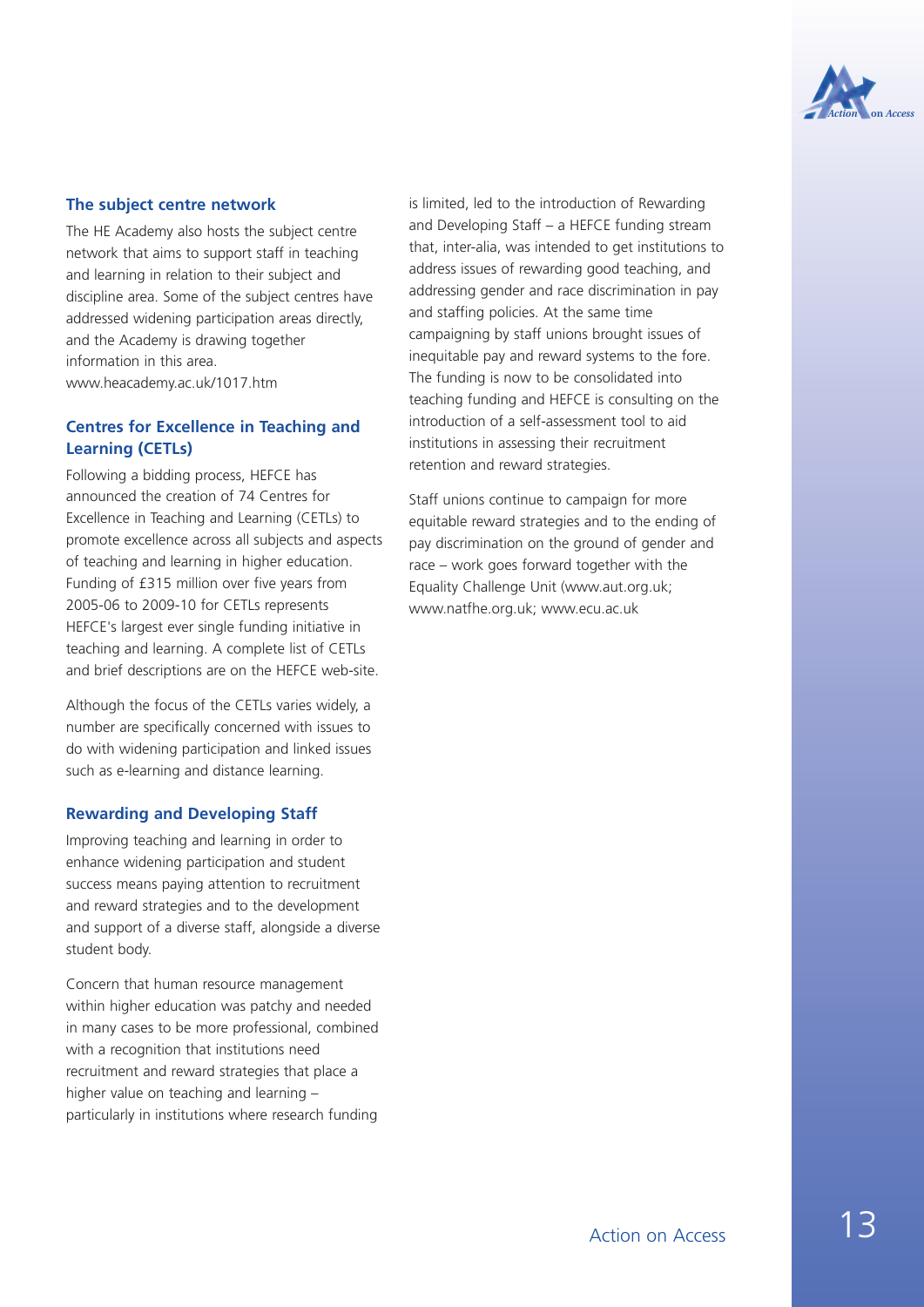

#### Widening Participation in Northern Ireland

Since the overall participation rate in higher education is already much higher in Northern Ireland, the 50% target for increased participation in HE in England, set by the Prime Minister, has less significance for NI, and as a result, this target has not been adopted by the Department for Employment and Learning.

Widening participation in higher education by students from groups who are currently underrepresented is, however, one of the Department's key strategic goals.

Since 2000 the Department has been addressing this issue through a number of policy directions and a range of specific funding mechanisms including:

- Special project funding specifically aimed at allowing the universities to test their strategies and approaches to making access to HE available to under-represented groups, and to develop partnerships with schools with traditionally low levels of participation in HE.
- Project funding aimed at assisting disabled students, including a project to establish a register of support workers for students with specific learning difficulties, e.g. dyslexia support workers, readers, notetakers.
- A widening participation premium which is paid to the universities for students from disadvantaged backgrounds, the allocation of which is based on non-fee paying students.
- A widening access premium for students with disabilities. This disability premium is based on the number of full-time undergraduate students in receipt of Disabled Students Allowance.
- A requirement on the part of universities to produce widening participation strategies which detail activities, targets and performance indicators regarding the recruitment, retention and progression of students from under-represented groups.

In addition, the Department for Employment and Learning and the DfES have worked with the Royal Bank of Scotland on the introduction of the "Aimhigher" Roadshow in NI. The Roadshow visits targeted schools and FE Colleges and aims to increase awareness of and participation in HE amongst young people who may not have considered it as an option.

The Department for Employment and Learning has carried out a review of its policies and initiatives on Widening Participation. In line with the recommendations of an Expert Group on widening participation, established to inform this review, work has started on the development of structures and processes to support an integrated NI Regional Strategy for Widening Participation.

The Department intends to bring forth legislation which will introduce variable deferred tuition fee arrangements from academic year 2006/07. As a condition of charging variable fees of up to a limit of £3,000 higher education providers will be required to have Access Agreements in place which include the provision of student bursaries. These Access Agreements will sit within the Widening Participation Strategies which the Institutions will continue to produce. These strategies will, in time, link into the Regional Strategy for Widening Participation.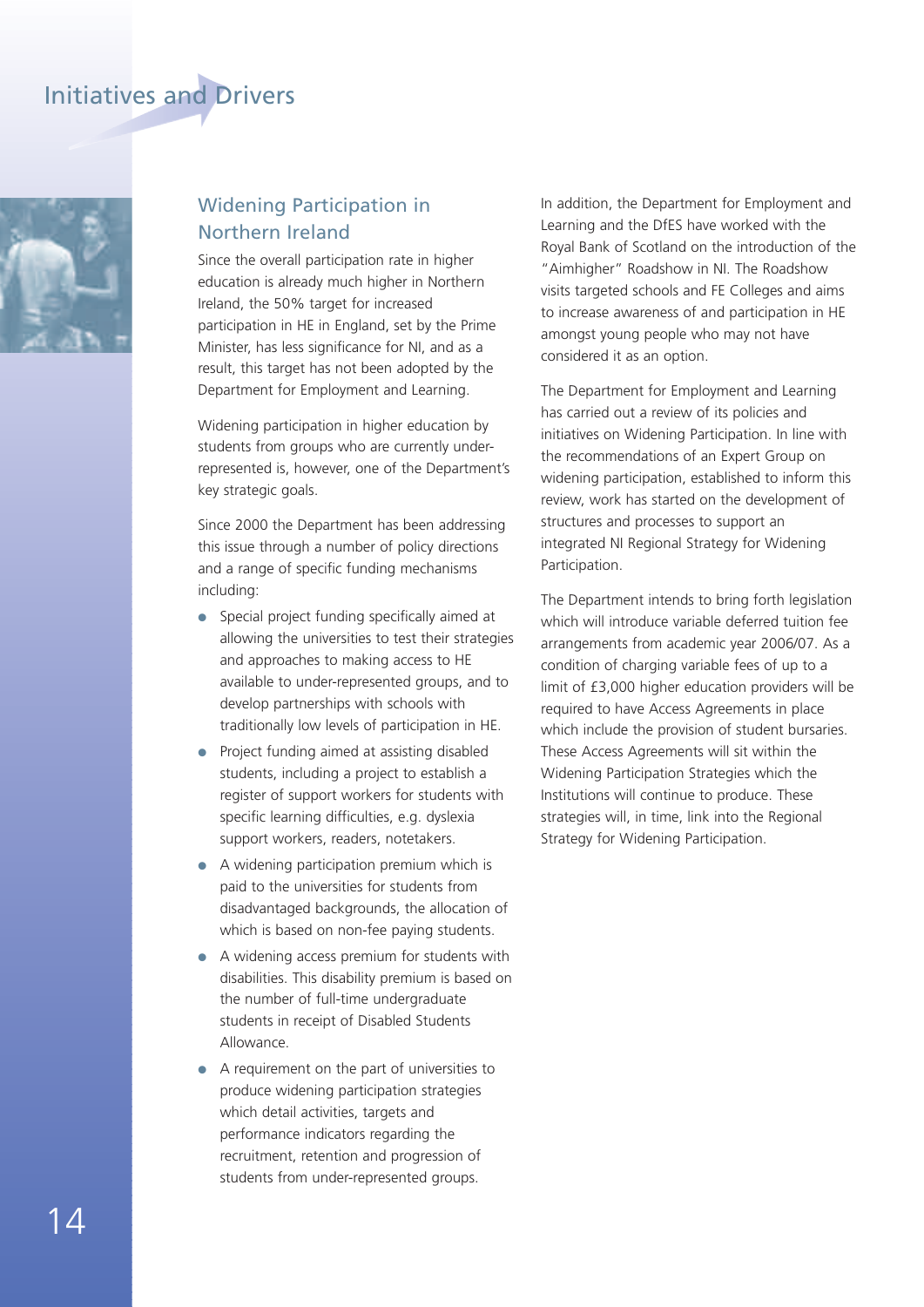

#### Key Facts **Lower socio-economic classifications**

Statistics on participation by social class, using data obtained from UCAS, which is based on Northern Ireland domiciled accepted applicants to full-time undergraduate courses in the UK, show that groups 1, 2, 3 and 4 are over represented in the HE institutions whereas groups 5-7 are underrepresented.

#### **Students with disabilities**

Information on students with disabilities is highly variable in quality since it is collected on the basis of self-disclosure by the student. The HEFCE performance indicator relating to student disability is based on those students who are in receipt of Disabled Students Allowance. In 2002/03, 27.4% (820) of the 2,990 NI domiciled disabled students enrolled at UK HEIs were in receipt of DSA. This figure is lower than the UK average.

#### **Ethnic minorities**

The statistics indicate that the vast majority of students in NI are white. In addition the statistical evidence suggests that ethnic minority groups are not under-represented in HE.

#### Drivers

#### **Equality legislation**

#### Northern Ireland Act 1998 Section 75 Statutory Equality Obligations

In accordance with Section 75 (1) of the Northern Ireland Act 1998 ("the Act"), the Department shall "in carrying out its functions relating to Northern Ireland, have due regard to the need to promote equality of opportunity" between:

- Persons of different religious belief, political opinion, racial group, age, marital status or sexual orientation;
- Men and women generally;
- Persons with a disability and persons without; and
- Persons with dependants and persons without.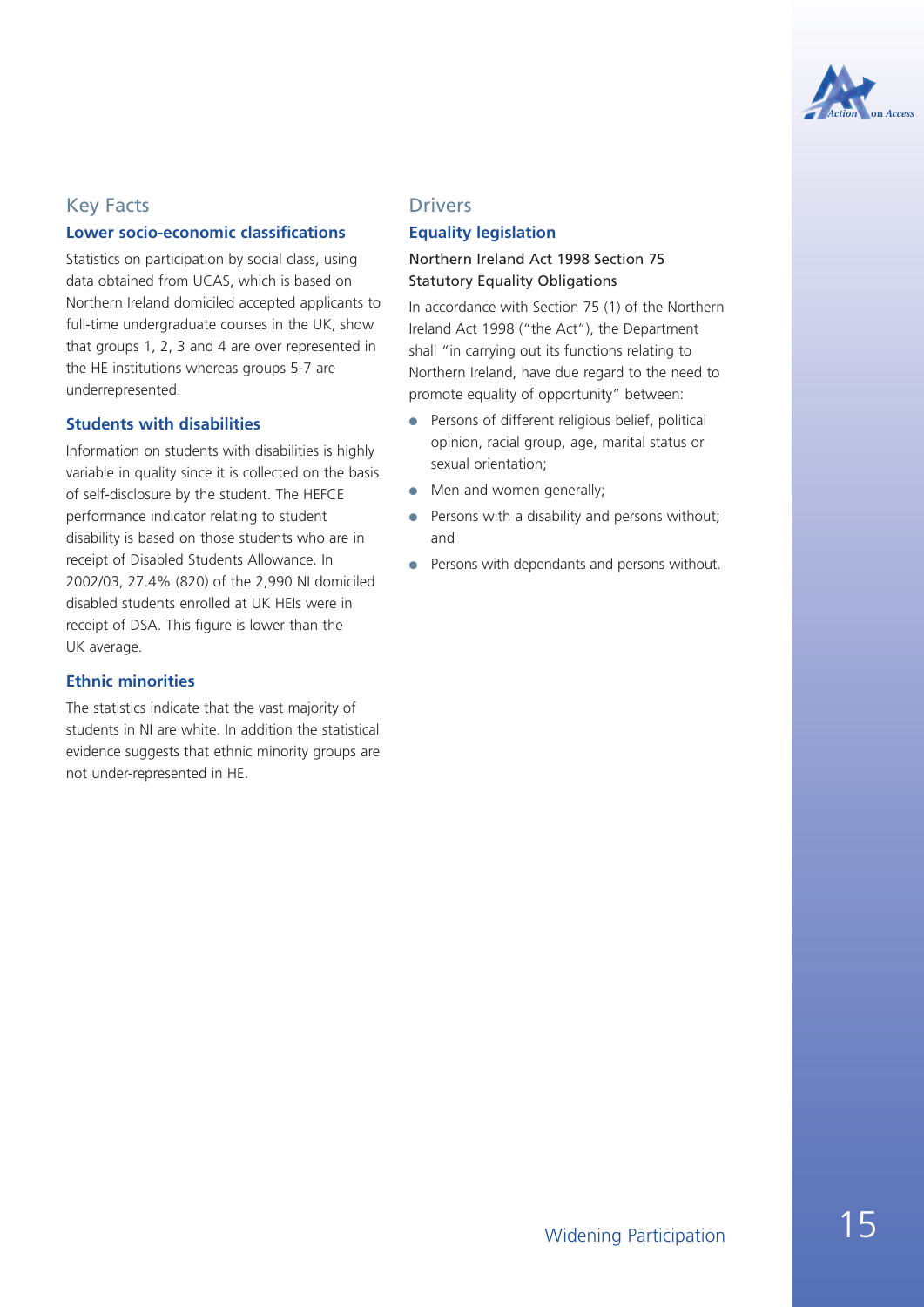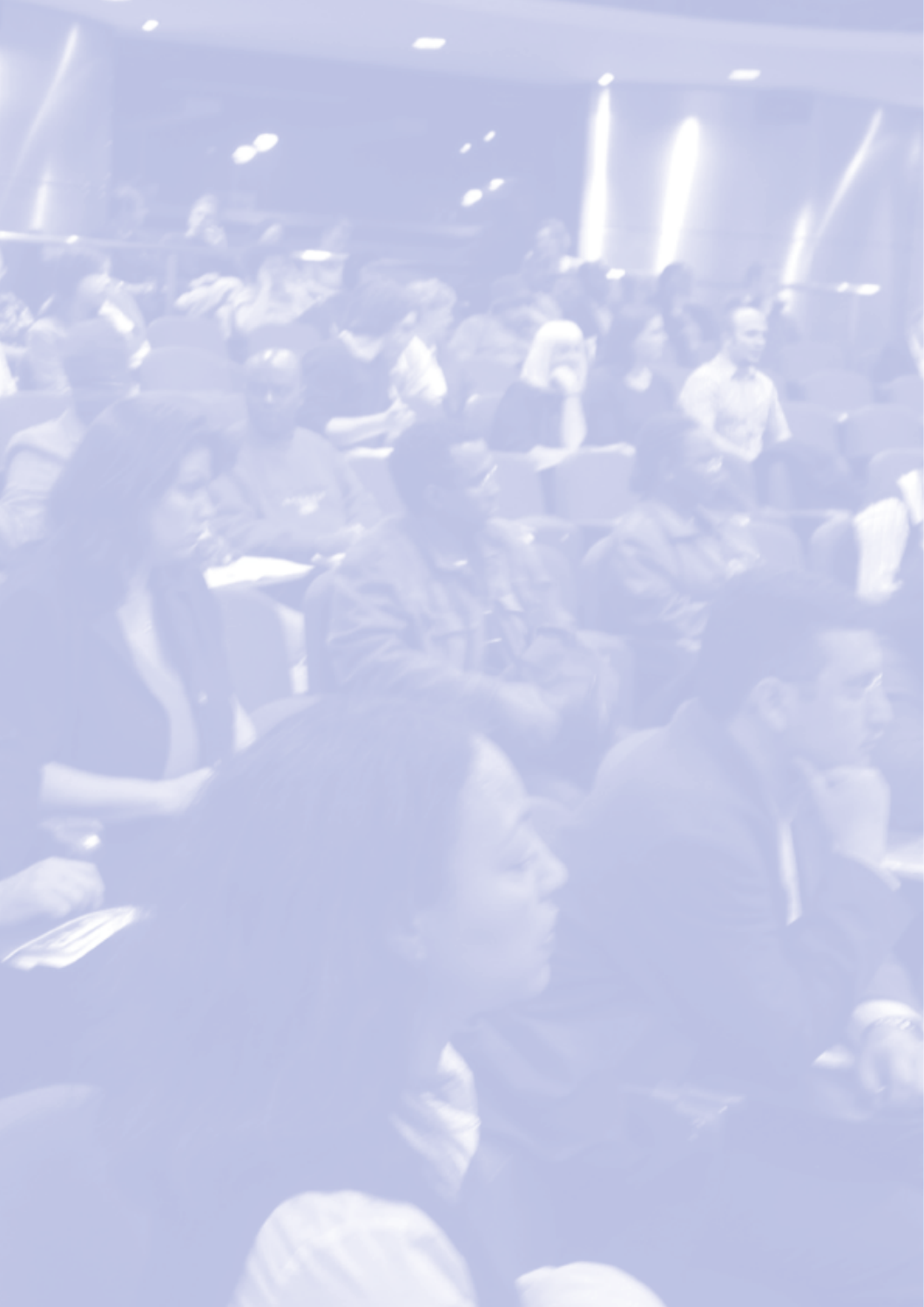## Work in Institutions – Making a Difference

#### Who should be involved?

The sections below are primarily focused on those providing HE in universities and HE colleges, although some aspects should also be relevant to those providing HE in FE colleges. The sections look at different areas of institutional work and suggests what needs to be considered in terms of implications for widening participation. They also make suggestions about groups of staff that need to be involved: senior management teams; academics; part-time lecturers; researchers; learning support staff; widening participation and equality officers; human resources staff; those working in libraries, information resources and computer support; educational and staff developers; colleagues in other FE and HE institutions and partner organisations.

#### **The 50% target – institutional targets**

Senior Management teams have a critical role in Widening Participation to and in institutions. All HEIs have had widening participation strategies operating over recent years and these are becoming embedded across institutions. Experience of implementing a strategic approach to widening participation objectives within HEIs demonstrates that different kinds of institutions will need different approaches. So for example if you are a research-focused institution that can afford to turn students away you will have different targets to those institutions with a more teaching-focused and outreach-based mission. But what do your staff really think about widening participation? Do some of your academics think that more means worse? Have you stimulated positive internal debate to allow staff to develop a sense of ownership of positive WP strategies – or is WP hidden in a small corner of the institution and the preserve and responsibility of only a very limited number of staff? What does widening participation really mean for your institution and in your departments? Does everyone know? Does your WP strategy use information from your own, and from sectoral, performance indicators in order to plan future work – and do you encourage the identification of under-represented groups at the subject level, and the setting of targets at this level?

#### **Corporate plans and WP strategies**

Planning for widening participation is critical to ensuring continuing progress towards the aims and objectives set by HEIs. Widening participation strategies were until recently a condition of grant and it is anticipated, following advice given by OFFA in its guidance, that HEIs will continue to build on their strategies in the context of Access Agreements. There is clear evidence from HEIs that strategies have proved an important component in relation to:

- Target-setting
- Monitoring progress
- Staff development
- Tracking
- Student success
- Partnership working

As widening participation strategies have developed, important links have been made with corporate plans. This is seen by many HEIs as an important part of embedding WP and this should be an area in which Senior Management teams should be looking to take forward their WP institutional commitments as corporate plans are reviewed and revised.

#### **Fees and finance**

Senior Management teams are setting fee and bursary strategies – did the same people write the Access agreement? What is the impact of the fees and bursary strategy on part-time provision and partnership working, and indeed on the

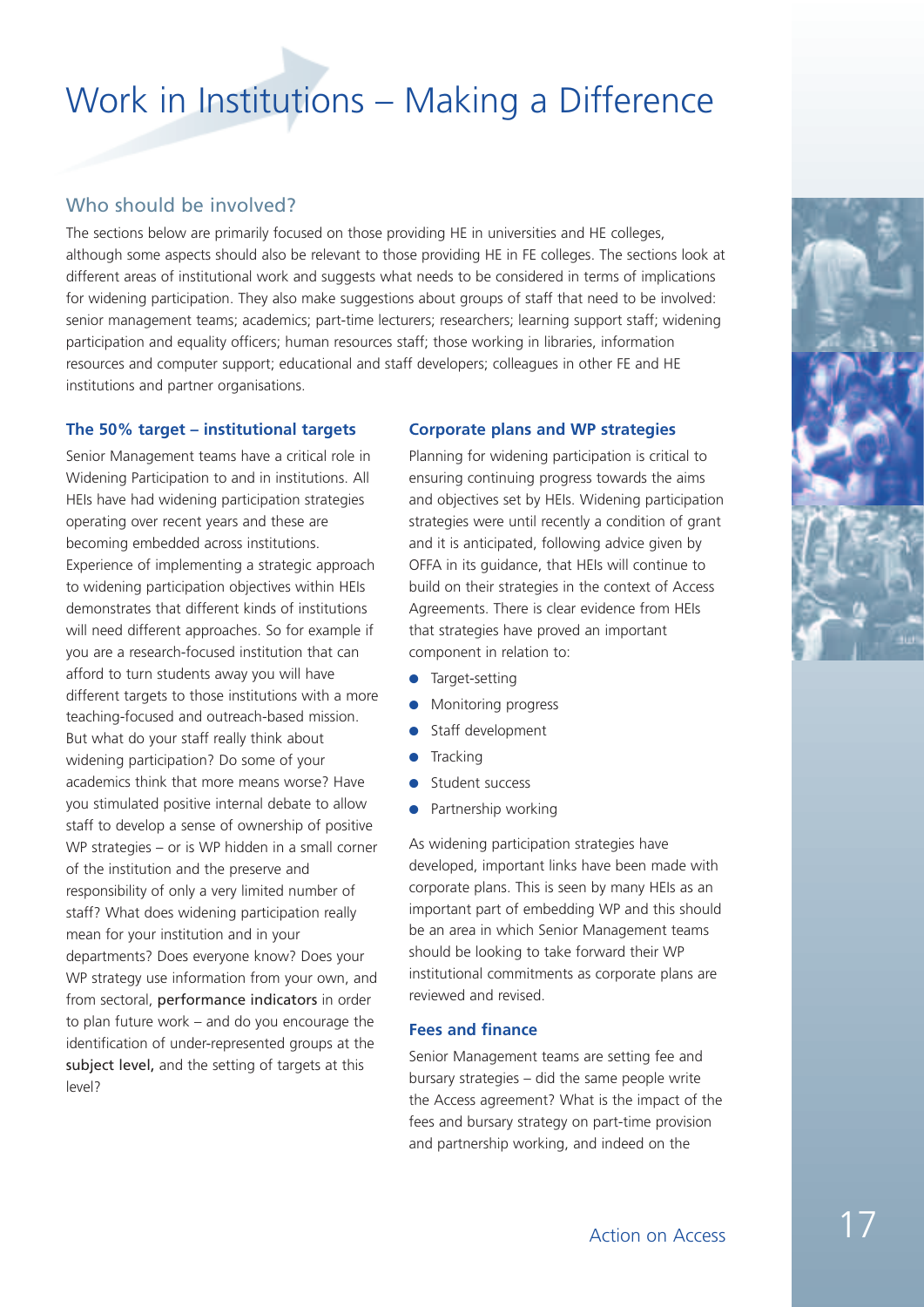### Work in Institutions – Making a Difference



institutional WP strategy? What flexibility will be available at department and course level – for instance with respect to late recruitment or to courses that depend heavily on part-time recruitment? Is student support aimed at a very small number of high achieving students or will bursaries be spread more widely? How does the bursary strategy relate to work on admissions, and targeting of under-represented groups at the subject level, (see above)? Have academic managers and course planners and leaders been consulted?

#### **Outreach and partnership working**

Widening participation workers will already be involved in partnership working with colleges, schools, employers, training providers and others. Admissions staff may also be involved in work with partners on progression routes. Some academic staff and managers may be involved in outreach activities like summer schools and visits to schools – but how widely does this extend? And how far does institutional policy on widening participation reflect and respond to the needs of groups under-represented in HE? Is some of this work going on without reference to specific Aimhigher partnership working – based on longstanding contacts held by individual academics? Have staff with responsibility for disability and race equality been involved in outreach work? How far has institutional outreach been linked up with work on admissions criteria, understanding of vocational qualifications, and curriculum development – which might involve all academic staff? Have those staff involved in outreach, including Aimhigher, been encouraged to work with educational developers and HR staff to discuss the scope for disseminating information within the institutions, and their and others' development needs? What opportunities have been taken to collaborate with and learn from, staff in neighbouring FE colleges and other HE providers? Has work on lifelong learning networks been integrated with Aimhigher work?

#### **Admissions**

Are admissions staff involved in widening participation work, and the Aimhigher partnership work? Have they been offered staff development on WP issues? What impact has the Schwartz Report had on admissions so far – have staff been engaged in thinking about vocational routes and qualifications? Is the approach to admissions consistent between departments, and might there be innovative practice that can be shared between departments – for instance in terms of thinking through how vocational qualifications could be recognised?

#### **Curriculum development**

Reaching out to different groups of students means developing the curriculum with them in mind. It's a huge challenge for staff as it means not only engaging with issues like foundation degrees, vocational progression and part-time routes, but thinking about issues like race equality and the curriculum, and issues of disability. Re-appraisal of course popularity and the viability of areas of curriculum provision will also be affected by research funding, RAE strategy and calculations over fees. Once again this is about joining-up work going on at subject and discipline level with outreach, admissions and equalities work – and making sure it is driven by a coherent strategic overview. Has your institution's assessment of its RAE strategy been informed by its targeting of different student groups and its assessments of local and regional needs identified through partnership working?

Discussions about the detail of admissions policies will need to link up with thinking on course and programme design, and partnership work on progression opportunities – for instance in relation to students with vocational qualifications, or those coming in from work-based routes. Who is driving this work at institutional level? Does it depend on different levels of engagement in different departments? How does it interact with your research strategy?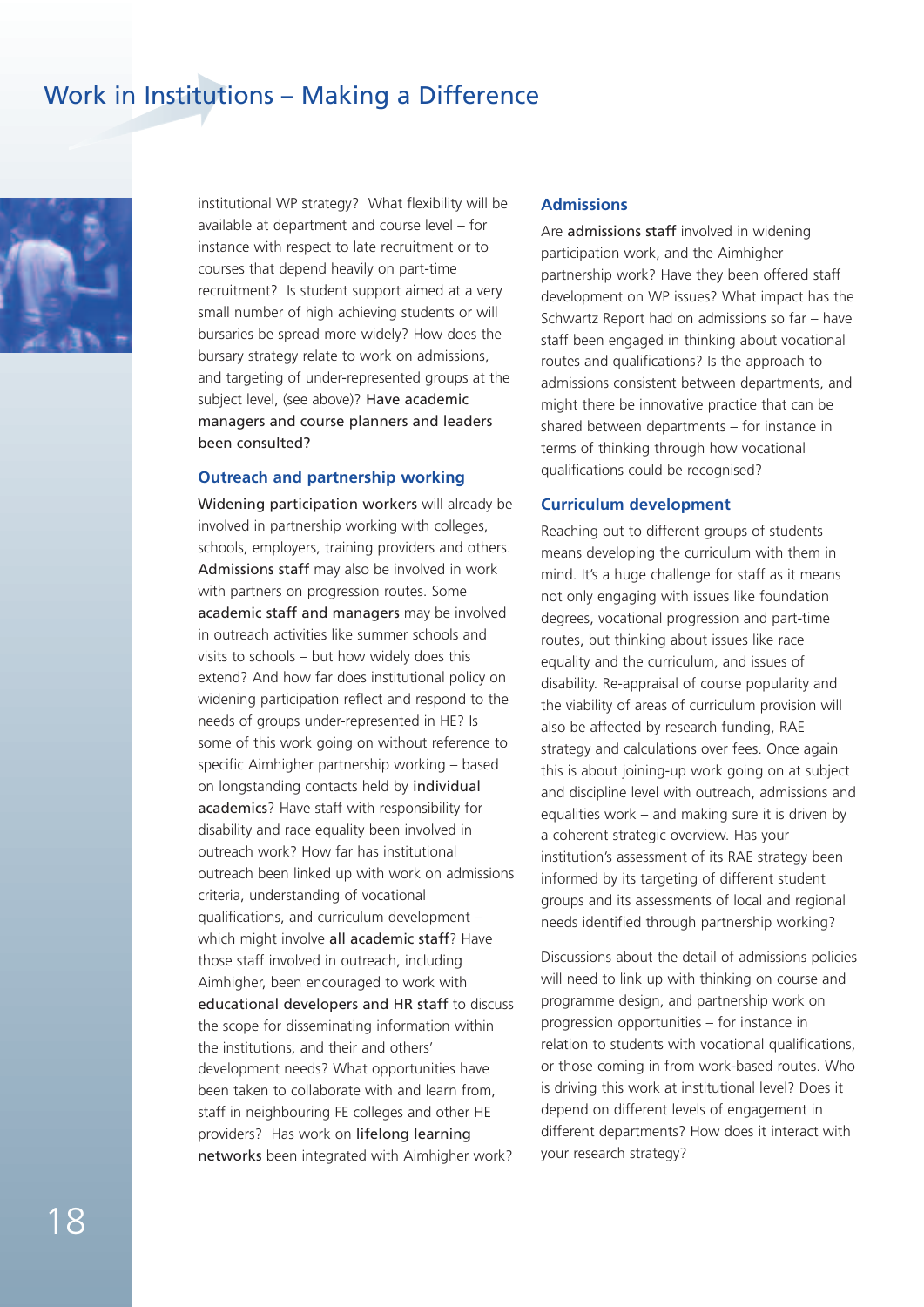

There may be pockets of work going on within your institution – for instance on developing the curriculum with respect to race equality or disability. The HE Academy subject centres have supported work in these areas within particular disciplines. What can you do to spread this practice within your institution – through the learning and teaching committee, your equalities staff, or via work that brings heads of department together?

Visiting and part-time lecturers are often practising professionals outside the institutions and may have valuable links to their professions and professional bodies, within which there may also be debates about broadening recruitment to the profession. Is their contribution to recruitment and curriculum development being considered and maximised?

#### **Learning and teaching**

One of the biggest challenges for academic staff is to reappraise the ways they teach and support learning when working with a wider range of students, with different experiences and academic backgrounds. When your learning and teaching strategy was developed – were academic staff consulted and was it integrated with your institutional widening participation strategy? Staff and educational development, and teaching and learning units, will be involved in making provision to support staff in responding to more diverse student needs. Have staff themselves been asked what they need – and what form that support might take? Some provision may be required by legislation – are all staff being reached in terms of support for disabled students? Does that include staff in libraries and learning support services? Although many issues may be generic, others will be subject-specific – are academic departments given time and budgets to allow them to share strategies for changing their learning and teaching approaches? The HE Academy offers support on learning and teaching in relation to

widening participation – do your staff engage with the relevant subject centres and their work on WP? Part-time lecturers play an increasingly large teaching role in many institutions –are they involved in development and planning activities? Part of your widening participation strategy may be to extend part-time study opportunities – if part-time students are taught by part-time staff then they can form a highly marginalised group, and you need to ensure they are integrated into institutional life.

#### **Professional development**

Is development in relation to widening participation restricted to staff with key and identifiable roles – such as admissions staff – or integrated into you development policy for all staff? Have staff been asked what they consider to be their development needs in relation to widening participation? Have obligations with respect to race and disability legislation been met for all staff? Where are staff concerns about the impact of widening participation addressed – does your development policy include opportunities for staff teams and peer groups to discuss necessary support and development strategies? Have staff been given opportunities to learn with and about other sector partners such as FE and schools? Have staff involved in Aimhigher from your institution been asked to feed in to staff and professional development planning? Have lecturers delivering HE in an FEC been given appropriate training and support for HE accreditation?

#### **Human resources and HR strategies**

What do you reward and how? Do academic staff believe that research is more highly valued than teaching or widening participation? Have you thought about how activity relating to widening participation can be identified and recognised in a range of jobs – for instance in the context of introducing job evaluation, or in working towards recognised professional standards in partnership with campus trade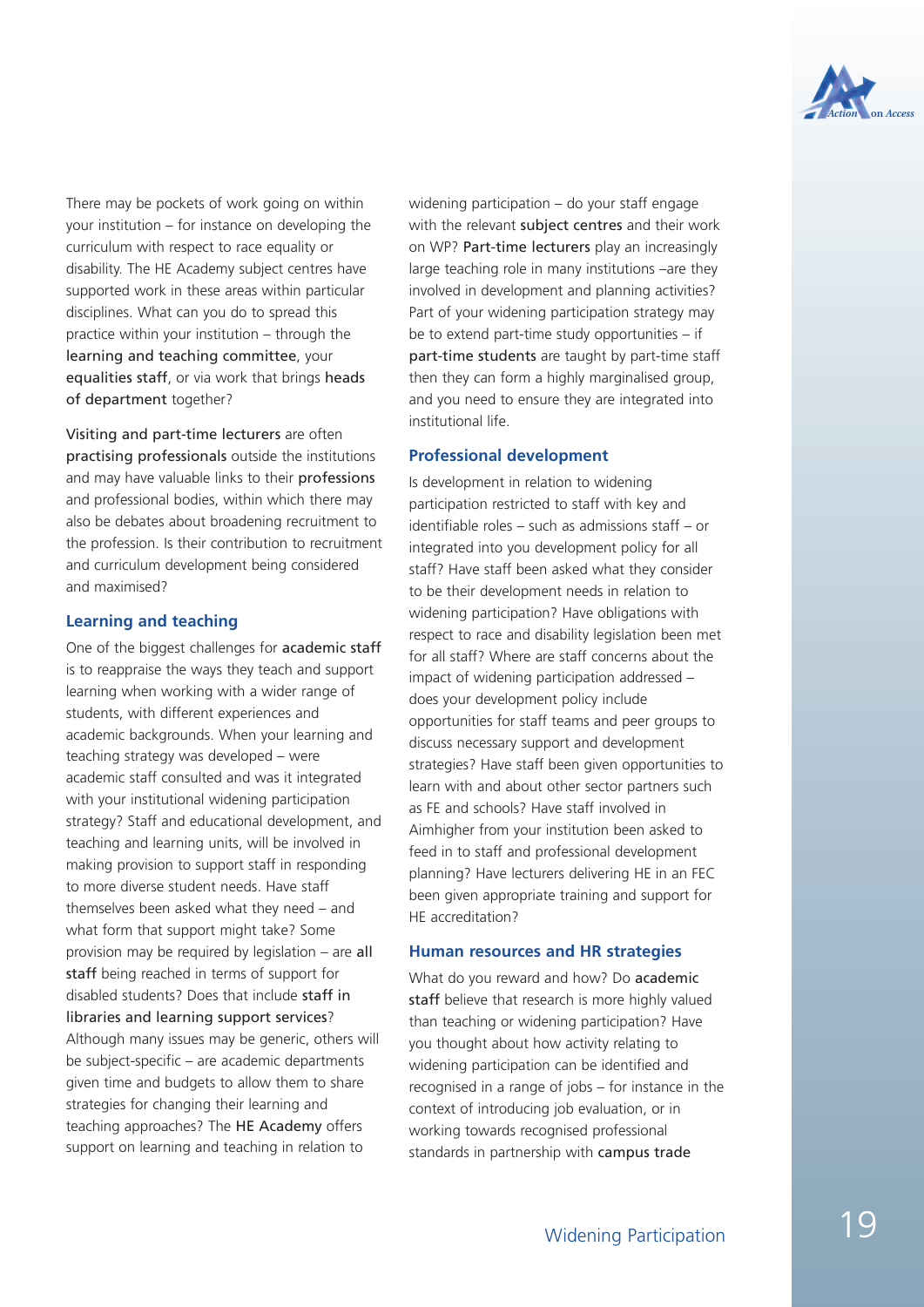### Work in Institutions – Making a Difference



unions? Do you have active equality policies for your staff with the aim of supporting a diverse staff, to reflect your aspirations for a diverse student community? Have you done a race and disability audit of your staff – and looked at where men and women are employed and at what level? Have you considered using the HEFCE self-evaluation tool to monitor your HR strategy against key targets on widening participation and learning and teaching? If you will be hosting a CETL, does the reward strategy integrate with your overall reward strategy – and in turn with your widening participation and equality strategy?

#### **Research**

There a number of ways in which research strategies will impact upon both teaching and learning strategies and on widening participation, not least in relation to curriculum development. Research students are the academic workforce of the future and key to widening participation beyond the undergraduate level and to achieving diversity at all levels of the institution. They can also play a key part in working with undergraduate students and supporting diverse student groups. Have postgraduates been involved in discussions about widening participation, and equality issues such as race and disability? Are they included in training and accreditation for learning and teaching? Is research undertaken with respect to widening participation itself?

#### Feedback

Action on Access welcomes feedback on this guide and suggestions for additional information or sections that might usefully be included. Please send your comments to:

Action on Access, University of Bradford, Richmond Road, Bradford BD7 1DP T +44 (0)1274 236067 F +44 (0)1274 235360 E info@actiononaccess.org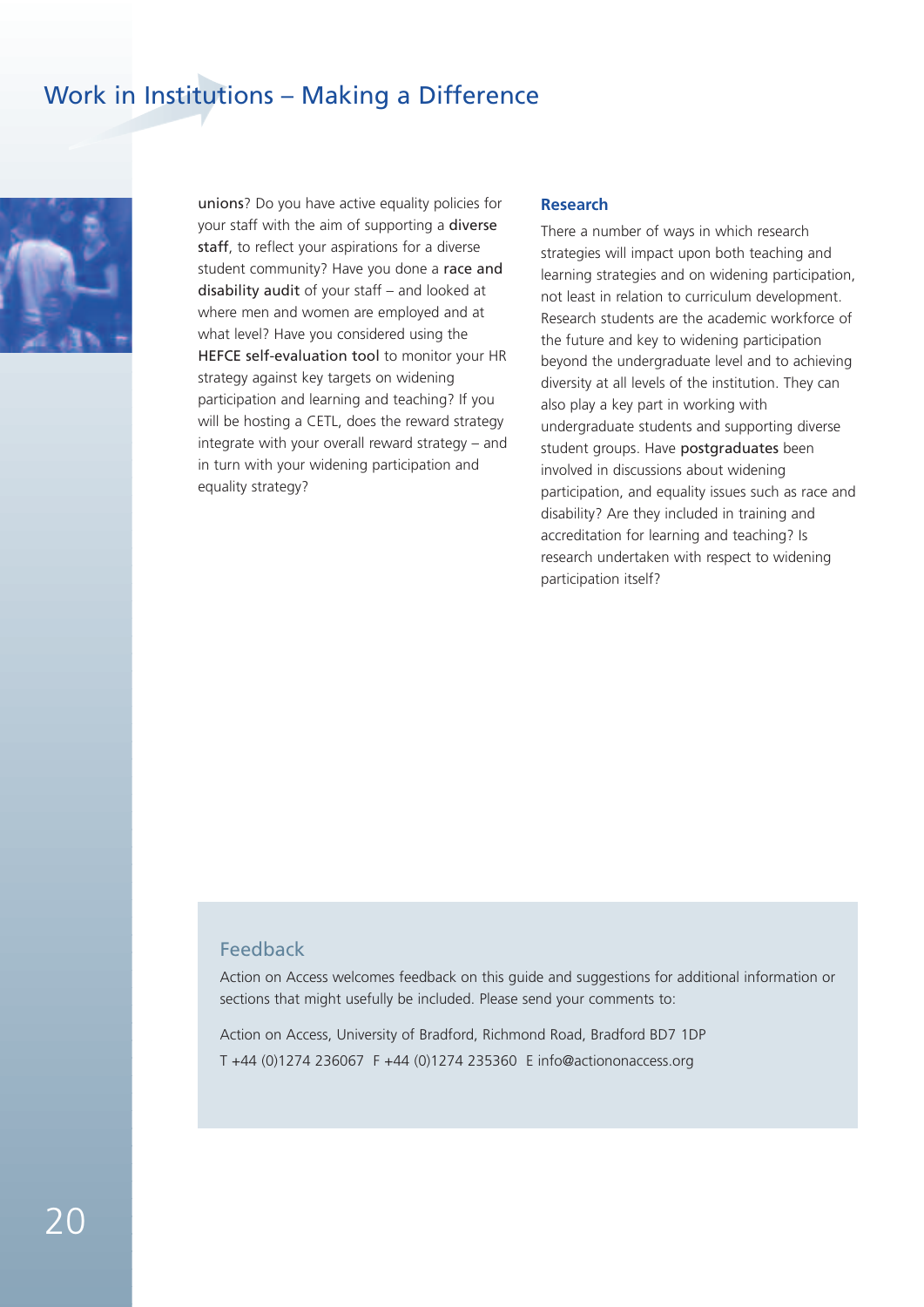## WP Resources

The suggestions below are intended to point you in the right direction. They are not intended to be exhaustive, nor have we attempted to list individual publications (although some are referenced at appropriate points in the guide). Suggestions for additions are welcomed.

#### **National organisations and websites**

- Action on Access for news and resources in relation to widening participation in institutions, Aimhigher and the newsletter Inclusion: www.actiononaccess.org
- The HE Academy for information on widening participation and learning and teaching – see thematic work and links to the subject centres: www.heacademy.ac.uk
- HEFCE and LSC for funding and associated information: www.hefce.ac.uk (see sections on Widening Participation, and Publications) www.lsc.gov.uk
- National Audit Office for reports on widening participation and student achievement: www.nao.gov.uk/publications/vfmsublist/vfm\_ edu.htm
- House of Commons Education and Employment Select Committee for reports on access, WP and student retention and success: www.publications.parliament.uk
- Universities UK for reports on institutional practice, including work on student debt by Claire Callendar, at South Bank University: www.universitiesuk.ac.uk
- NIACE, for information on adult learners and associated issues such as part-time student: www.niace.org.uk
- DfES: www.dfes.gov.uk (see the Higher Education gateway and HE reform)
- The National Committee of Inquiry into Higher Education, the Dearing Report, contains considerable background information to the current policy and practice on WP www.leeds.ac.uk/educol/ncihe/sumrep.htm
- Working group on 14-19 reform (Tomlinson report): www.14-19reform.gov.uk/
- Lifelong learning for information on older learners: www.lifelonglearning.org.uk
- FACE (Forum for the Advancement of Continuing Education) The Organisation for Lifelong Learning: www.f-a-c-e.org.uk

#### **Academic and institutional centres**

- Continuum at University of East London: www.uel.ac.uk/continuum
- Institute of Access Studies, at Staffordshire University: www.staffs.ac.uk/institutes/access/
- European Access Network: www.ean-edu.org
- Centre for Higher Education Research and information (CHERI) at the Open University: www.open.ac.uk/cheri
- Institute of Employment Studies, University of Sussex: www.employment-studies.co.uk
- Widening Participation at Aston University: www.aston.ac.uk/prospective-students/wp/

#### **Journals**

- Journal of Access Policy and Practice, ed Prof. M Stuart, Sussex University; see www.niace.org.uk/publications
- Widening Participation and Lifelong Learning, the journal of the Institute of Access Studies and the European Access Network; see www.staffs.ac.uk/journal
- Journal of Access and Continuing Education, ed Prof M Osborne, Stirling University; see www.niace.org.uk/publications
- International Journal of Lifelong Education, ed J Holford, P Jarvis and S Parker; see www.tandf.co.uk/journals

#### **Databases**

www.sussex.ac.uk/Units/socpsy/rwp/index.htm www.heacademy.ac.uk/1017.htm

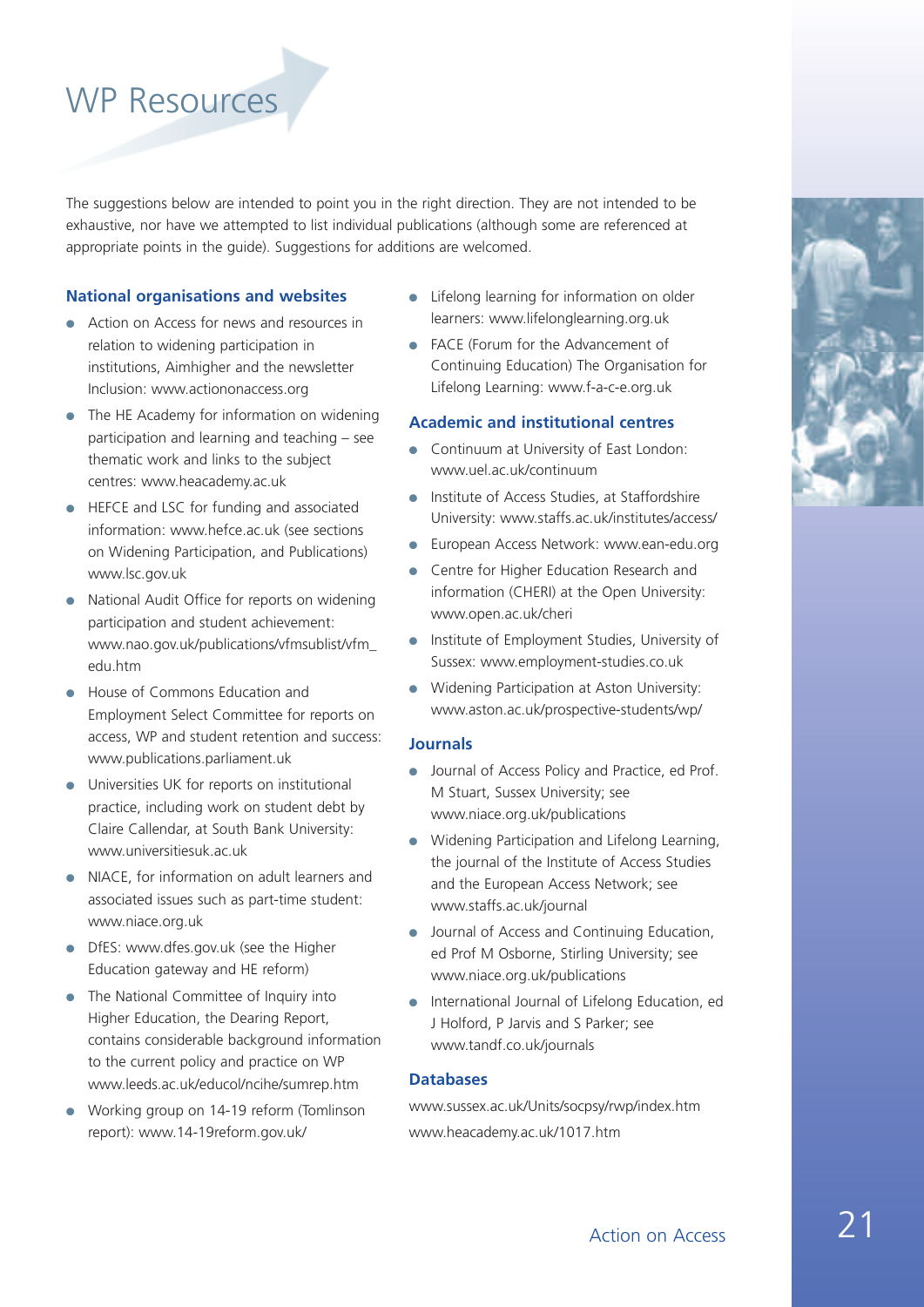## Glossary of Acronyms

### **A**

| AA<br>ABRC    | Action on Access Area Adviser<br>Advisory Board for Research Councils         | CU        |
|---------------|-------------------------------------------------------------------------------|-----------|
| ACCAC         | Awdurdod Cymwysterau, Cwricwlwn ac<br>Asesu Cymru (Qualifications, Curriculum | CV        |
| ACE           | and Assessment Authority for Wales)<br>Adult Continuing Education             | CV        |
| <b>ACFHE</b>  | Association of Colleges of Further &<br>Higher Education                      | D         |
| AF            | Area Forum                                                                    | DD        |
| AGCAS         | Association of Graduate Careers<br><b>Advisory Services</b>                   | DE        |
| AGR           | Association of Graduate Recruiters                                            | Dfl       |
| AGWP          | Advisory Group on Widening                                                    | DΗ        |
|               | Participation                                                                 | DН        |
| AH            | Aimhigher                                                                     |           |
| AMA           | Advanced Modern Apprenticeship                                                | Do        |
| AMR           | Annual Monitoring Report                                                      |           |
| AoA           | Action on Access                                                              | DS.       |
| AoC           | Association of Colleges                                                       | Е         |
| AP(E)L        | Accreditation of Prior (Experiential)<br>Learning                             |           |
| APC           | Association of Principals of Colleges                                         | EА        |
| API           | Age Participation Index                                                       | EA        |
| APL           | Accreditation of Prior Learning                                               | ЕC        |
| ASG           | Area Steering Group                                                           | EC        |
| AUA           | Association of University Administrators                                      |           |
| AUCL          | Association of University & College                                           | EiC       |
|               | Lecturers                                                                     | EQ        |
| AUT           | Association of University Teachers                                            |           |
| AY            | Academic Year                                                                 | ER.       |
| В             |                                                                               | ESI       |
| BА            | British Academy                                                               | ESI       |
| <b>BA/BSc</b> | Bachelor of Arts/Science                                                      | ESI       |
| <b>BME</b>    | Black and Minority Ethnic                                                     | EU        |
|               |                                                                               | F         |
| CASE          | Council for the Advancement and                                               | FA        |
|               | Support of Education                                                          |           |
| CAT           | Credit Accumulation & Transfer                                                | FA:       |
| <b>CATS</b>   | Credit Accumulation & Transfer Scheme                                         | FD        |
| <b>CCEA</b>   | Council for Curriculum, Examinations<br>and Assessment                        | FE.<br>FE |
| CE            | Continuing Education                                                          | FEI       |
| CER           | Continuing Education Record                                                   |           |
| CHEST         | Combined Higher Education Software                                            | FES       |
|               | Team                                                                          | FH        |
| CIHE          | Council for Industry and Higher<br>Education                                  | FTI<br>FY |

| CoVE          | Centre of Vocational Excellence                                     |
|---------------|---------------------------------------------------------------------|
| CPD           | Continuing Professional Development                                 |
| <b>CURL</b>   | Consortium of University Research<br>Libraries                      |
| <b>CVCP</b>   | Committee of Vice-Chancellors and<br>Principals now Universities UK |
| CVE           | Continuing Vocational Education                                     |
| D             |                                                                     |
| DDA           | Disability Discrimination Act                                       |
| DELNI         | Department of Employment and<br>Learning, Northern Ireland          |
| DfES          | Department for Education and Skills                                 |
| DHA           | District Health Authority                                           |
| <b>DHFETE</b> | Department of Higher and Further                                    |
|               | Education, Training and Employment<br>(for Northern Ireland)        |
| DoH           | Department of Health                                                |
| DSA           | Disabled Student Allowance                                          |
| Е             |                                                                     |
| EAN           | European Access Network                                             |
| EAZ           | <b>Education Action Zone</b>                                        |
| EC            | Excellence Challenge                                                |
| <b>ECCTIS</b> | Education Counselling & Credit Transfer                             |
|               | <b>Information Service</b>                                          |
| EiC           | Excellence in Cities                                                |
| <b>EQUALL</b> | Equal Opportunities, Access and                                     |
|               | Lifelong Learning (HEFCE committee<br>now subsumed by NPB)          |
| ERA           | Education Reform Act 1998                                           |
| ESECT         | Enhancing Student Employability Co-                                 |
|               | ordination Team                                                     |
| ESF           | European Social Fund                                                |
| <b>ESRC</b>   | Economic and Social Research Council                                |
| EU            | European Union                                                      |
| F             |                                                                     |
| FACE          | Forum for the Advancement of                                        |
|               | Continuing Education                                                |
| FAST          | Forum for Access Studies                                            |
| FD            | Foundation Degree                                                   |
| FE            | <b>Further Education</b>                                            |
| <b>FEC</b>    | Further Education College                                           |
| FEFC          | Further Education Funding Council (now<br>LSC)                      |
| FESR          | Further Education Statistical Record                                |
| FHEA          | Further and Higher Education Act 1992                               |
| FTE           | Full-time Equivalent                                                |
| FY            | Financial Year                                                      |

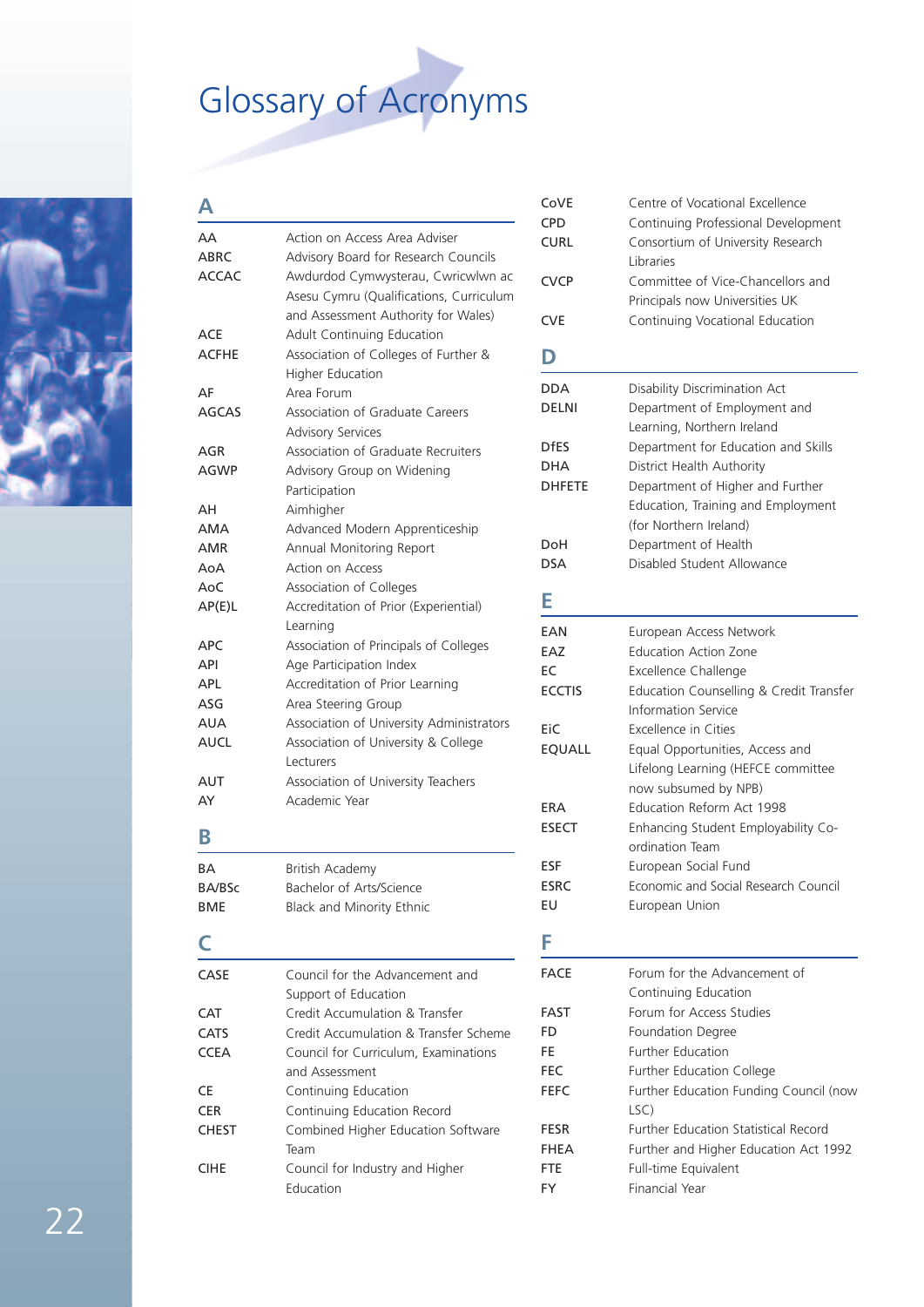

| . .<br>٠<br>٠       |
|---------------------|
|                     |
| ×<br>×<br>n a<br>., |
|                     |

#### GNVQ General National Vocational Qualification

#### **H**

| HE<br><b>HEA</b><br><b>HEA</b>     | Higher Education<br><b>Higher Education Academy</b><br>Higher Education Adviser                           | MIS<br><b>MLE</b>                 | Management Information 9<br>Managed Learning Environ                                    |
|------------------------------------|-----------------------------------------------------------------------------------------------------------|-----------------------------------|-----------------------------------------------------------------------------------------|
| <b>HEC</b><br><b>HECS</b>          | Higher Education Corporation<br>Higher Education Contribution Scheme                                      | N                                 |                                                                                         |
| HEERA                              | Higher Education External Relations<br>Association                                                        | <b>NAB</b><br><b>NABCE</b>        | National Advisory Body<br>Non-Award Bearing Contin<br>Education                         |
| HEFC<br><b>HEFCE</b>               | Higher Education Funding Councils<br>Higher Education Funding Council for<br>England                      | <b>NAFE</b><br>NAHT               | Non-Advanced Further Edu<br>National Association of Hea                                 |
| <b>HEFCW</b>                       | Higher Education Funding Council for<br>Wales                                                             | NAO<br><b>NATFHE</b>              | National Audit Office<br>National Association of Tea                                    |
| HEI<br><b>HEIF</b><br><b>HEIST</b> | Higher Education Institution<br>Higher Education Innovation Fund<br>Higher Education Information Services | NCRT                              | Further & Higher Education<br>National Communications I<br>Team (Aimhigher)             |
| <b>HESA</b>                        | Trust<br>Higher Education Statistics Agency                                                               | <b>NCT</b>                        | National Co-ordination Tea<br>Teaching and Learning                                     |
| <b>HESES</b>                       | Higher Education Students Early<br><b>Statistics</b>                                                      | <b>NCVQ</b>                       | National Council for Vocati<br>Qualifications                                           |
| HMI                                | Her Majesty's Inspectorate                                                                                | NDT                               | National Disability Team                                                                |
| <b>HMSO</b><br>HNC/D               | Her Majesty's Stationery Office<br>Higher National Certificate/Diploma                                    | NFER                              | National Foundation for Ed<br>Research                                                  |
| I                                  |                                                                                                           | <b>NIACE</b>                      | National Institute for Adult<br>Education                                               |
| IAG<br><b>IIP</b>                  | Information, Advice and Guidance<br>Investors in People                                                   | <b>NIAO</b><br><b>NIHEC</b>       | Northern Ireland Audit Offi<br>Northern Ireland Higher Ed<br>Committee                  |
| <b>ILAs</b><br><b>ILR</b><br>ITT   | Individual Learning Accounts<br>Individual Learner Record<br>Initial Teacher Training                     | <b>NISS</b>                       | National Information Servic<br>Systems                                                  |
| J                                  |                                                                                                           | <b>NOCN</b><br><b>NPB</b><br>NTET | National Open College Net<br>National Partnership Board<br>National Target for Educatio |
| <b>JANET</b>                       | Joint Academic Network                                                                                    |                                   | Training                                                                                |
| <b>JISC</b>                        | Joint Information Systems Committee                                                                       | <b>NUS</b><br><b>NVQ</b>          | National Union of Students<br>National Vocational Qualific                              |
| LAC                                | Looked After Children                                                                                     |                                   |                                                                                         |
| LAE<br>LAN                         | Liberal Adult Education<br>Local Area Network                                                             | <b>OFFA</b><br><b>OFSET</b>       | Office for Fair Access<br>Office for Standards in Edu                                   |
| LEA<br>LLL                         | Local Education Authority<br>Life Long Learning                                                           | OFSTED                            | Training<br>Office for Standards in Edu                                                 |
| LLN<br>LLSC                        | Lifelong Learning Network<br>Local Learning and Skills Council                                            | OLF<br>OU                         | Open Learning Foundation<br>Open University                                             |

| LSC<br>LSDA                                               | Learning and Skills Council<br>Learning and Skills Development<br>Agency                                                                |
|-----------------------------------------------------------|-----------------------------------------------------------------------------------------------------------------------------------------|
| Μ                                                         |                                                                                                                                         |
| MaSN<br>MIS<br>MLE                                        | Maximum Student Number<br>Management Information Systems<br>Managed Learning Environment                                                |
| N                                                         |                                                                                                                                         |
| NAB<br><b>NABCE</b>                                       | National Advisory Body<br>Non-Award Bearing Continuing<br>Education                                                                     |
| <b>NAFE</b><br><b>NAHT</b><br><b>NAO</b><br><b>NATFHE</b> | Non-Advanced Further Education<br>National Association of Head Teachers<br>National Audit Office<br>National Association of Teachers in |
| <b>NCRT</b>                                               | Further & Higher Education<br>National Communications Resource<br>Team (Aimhigher)                                                      |
| NCT                                                       | National Co-ordination Team for<br>Teaching and Learning                                                                                |
| <b>NCVQ</b>                                               | National Council for Vocational<br>Qualifications                                                                                       |
| NDT<br>NFER                                               | National Disability Team<br>National Foundation for Educational<br>Research                                                             |
| <b>NIACE</b>                                              | National Institute for Adult Continuing<br>Education                                                                                    |
| <b>NIAO</b>                                               | Northern Ireland Audit Office                                                                                                           |
| NIHEC                                                     | Northern Ireland Higher Education<br>Committee                                                                                          |
| NISS                                                      | National Information Services and<br>Systems                                                                                            |
| <b>NOCN</b>                                               | National Open College Network                                                                                                           |
| NPB                                                       | National Partnership Board                                                                                                              |
| NTET                                                      | National Target for Education and<br>Training                                                                                           |
| NUS<br><b>NVQ</b>                                         | National Union of Students<br>National Vocational Qualifications                                                                        |
|                                                           |                                                                                                                                         |
| OFFA<br><b>OFSET</b>                                      | Office for Fair Access<br>Office for Standards in Education &<br>Training                                                               |
| OFSTED                                                    | Office for Standards in Education                                                                                                       |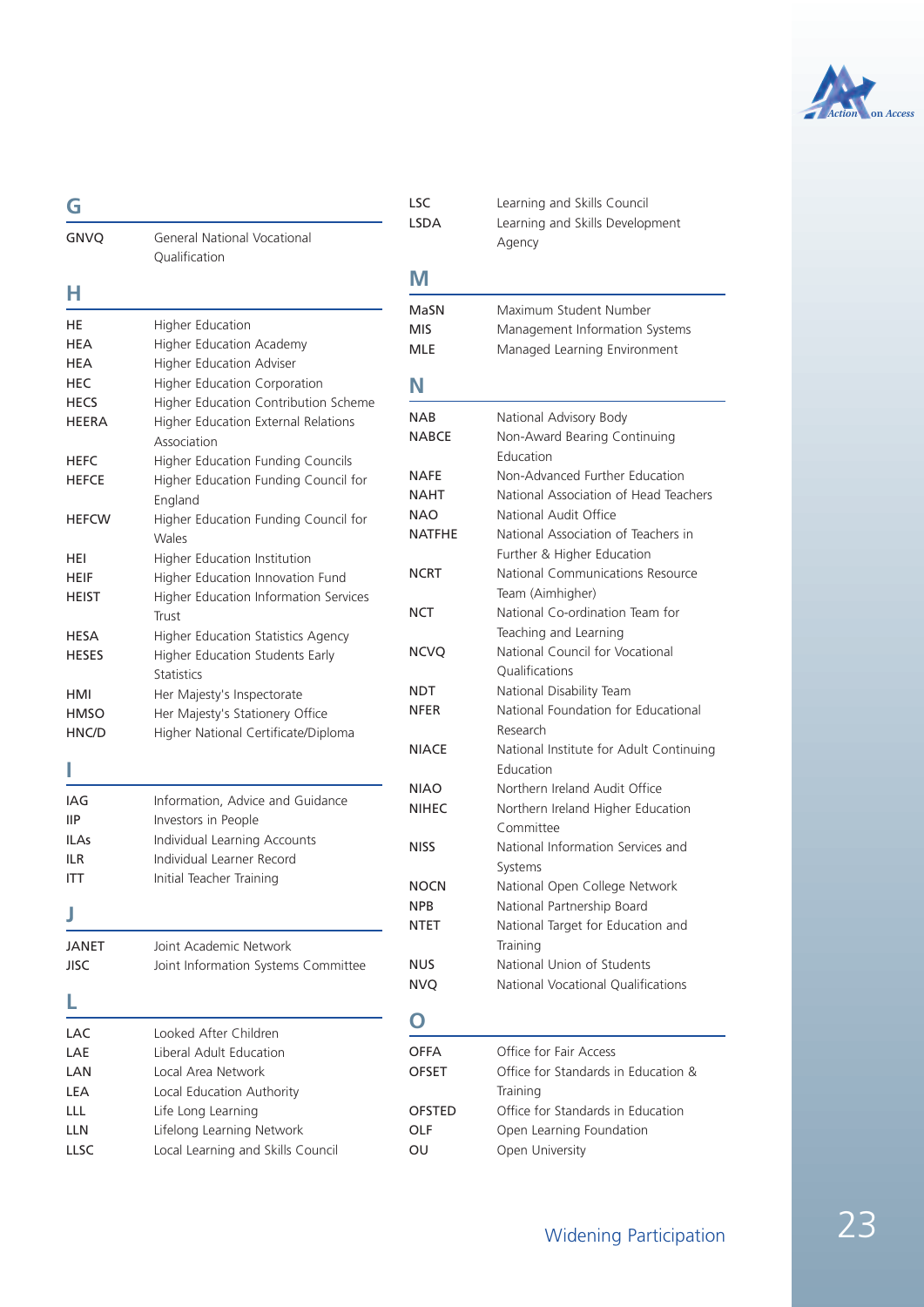## Glossary of Acronyms



| P                       |                                                                          | TEC                 |
|-------------------------|--------------------------------------------------------------------------|---------------------|
| P <sub>4</sub> P<br>PCT | Partnerships for Progression<br>Primary Care Trust                       | TEED<br><b>THES</b> |
| PGCE                    | Postgraduate Certificate in Education                                    |                     |
| PGR                     | Postgraduate Research                                                    | <b>TQM</b>          |
| PGT                     | Postgraduate Taught                                                      | TTA                 |
| PI                      | Performance Indicator                                                    |                     |
| PQ                      | Parliamentary Question                                                   | U                   |
| Q                       |                                                                          | <b>UACI</b>         |
| QAA                     | Quality Assurance Agency for Higher<br>Education                         | UALI                |
| QCA                     | Qualifications and Curriculum Authority                                  | UCA:                |
| R                       |                                                                          | UCE/                |
| RА                      | Action on Access Regional Adviser                                        |                     |
| RAC                     | Regional Advisory Committees                                             | UCIS.               |
| RAE                     | Research Assessment Exercise                                             | UCo <sub>s</sub>    |
| RC                      | Regional Consultant                                                      |                     |
| RDA                     | Regional Development Agency                                              | UDA                 |
| RF                      | Regional Forum                                                           |                     |
| RGO                     | Regional Government Offices                                              | Ufl                 |
| RHA                     | Regional Health Authority                                                | UKA                 |
| RPB<br><b>RSA</b>       | Regional Partnership Board<br>Royal Society of Arts                      |                     |
| S                       |                                                                          | <b>UKC</b>          |
|                         |                                                                          | UKEI                |
| SAM                     | Subjects Allied to Medicine                                              | USC/                |
| SCES                    | Subject Classification for Education                                     |                     |
|                         | <b>Statistics</b>                                                        | USR                 |
| SCOP                    | Standing Conference of Principals                                        | <b>USS</b>          |
| <b>SCOPVEC</b><br>SCR   | Scottish Vocational Education Council<br>Short Course Record             | <b>UUK</b>          |
| SEDA                    | Staff & Educational Development                                          |                     |
|                         | Association                                                              |                     |
| SENET                   | Skills and Education Network                                             | VET.                |
| SHA                     | Special Health Authority                                                 | VFM                 |
| SHEFC                   | Scottish Higher Education Funding<br>Council                             | VLE<br>VLL.         |
| SI                      | Statistical Indicator                                                    |                     |
| SLA                     | Service Level Agreement                                                  |                     |
| SOED<br>SRHE            | Scottish Office Education Department<br>Society for Research into Higher | WAB                 |
|                         | Education                                                                | WAN                 |
| SSC                     | Sector Skills Council                                                    | WBL                 |
| SuperJANET              | Super Joint Academic Network                                             | <b>WOE</b>          |
|                         |                                                                          | <b>WP</b>           |
|                         |                                                                          | WRL                 |
| TCA                     | Tertiary College Association                                             |                     |

TCS Teaching Company Schemes

| TEC           | Training & Enterprise Council           |  |
|---------------|-----------------------------------------|--|
| TEED          | Training, Enterprise and Education      |  |
|               | Directorate (of the DfES)               |  |
| THES          | The Times Higher Education              |  |
|               | Supplement                              |  |
| TQM           | <b>Total Quality Management</b>         |  |
| TTA           | Teacher Training Agency                 |  |
| U             |                                         |  |
| <b>UACE</b>   | Universities Association for Continuing |  |
|               | Education (now UALL)                    |  |
| UALL          | Universities Association for Lifelong   |  |
|               | Learning                                |  |
| <b>UCAS</b>   | Universities & Colleges Admissions      |  |
|               | Service                                 |  |
| UCEA          | Universities and Colleges Employers     |  |
|               | Association                             |  |
| UCISA         | Universities & Colleges Information     |  |
|               | Systems Association                     |  |
| <b>UCoSDA</b> | Universities' and Colleges' Staff       |  |
|               | Development Agency                      |  |
| UDACE         | Unit for the Development of Adult       |  |
|               | Continuing Education                    |  |
| Ufl           | University for Industry                 |  |
| <b>UKADIA</b> | UK Arts & Design Institutions           |  |
|               | Association                             |  |
| UKCC          | United Kingdom Central Council for      |  |
|               | Nursing, Midwifery and Health Visiting  |  |
| <b>UKERNA</b> | UK Education Networking Association     |  |
| <b>USCAS</b>  | Universities Standard Classification of |  |
|               | Academic Subjects                       |  |
| USR           | Universities Statistical Record         |  |
| <b>USS</b>    | University Superannuation Scheme        |  |
| UUK           | Universities United Kingdom             |  |
| V             |                                         |  |
| VET           | Vocational Education and Training       |  |
| <b>VFM</b>    | Value for Money                         |  |
| VLE           | Virtual Learning Environment            |  |
| VLL           | Vocational Lifelong Learning            |  |
|               |                                         |  |
| WAB           | Wales Advisory Board for Local          |  |
|               | Authority Higher Education              |  |
| WAN           | Wide Area Network                       |  |
| WBL           | Work-Based Learning                     |  |
| WOED          | Welsh Office Education Department       |  |
| WP.           | Widening Participation                  |  |
| WRL           | Work Related Learning                   |  |
|               |                                         |  |